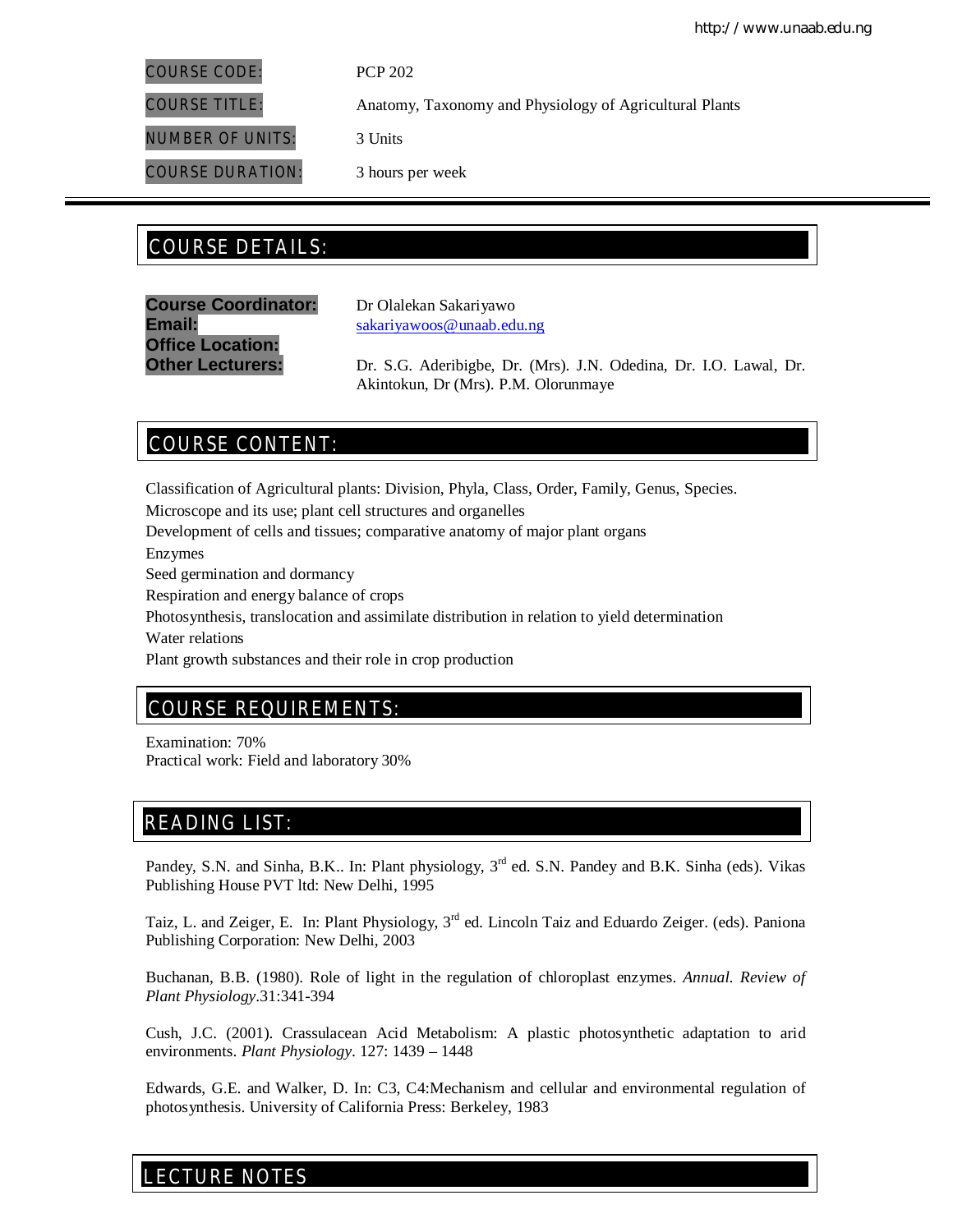#### **Classification of agricultural plants**

#### **PLANT TAXONOMY**

Plant taxonomy is the science that finds describes, classifies, identifies and names plant. It is thus one of the main branches of taxonomy. Systematics deals with the scientific study of interrelationship, taxonomy, identification, nomenclature, classification, diversity and differences between crops. Taxonomy is one aspect of systematics that is concerned with the study of principles, procedures, rules, regulations and it is the bases of classification. In taxonomic studies the group of any rank is termed as taxon.

Plant taxonomy has two aims:

- a) Identify all kinds of plants; this requires making a complete inventory of all plants. In scientific work it is essential to apply names with precision because the validity of research depends on correct identification of materials involved.
- b) To arrange the kind of plant in a scheme of classification that will show their true relationship.

To be able to achieve this, the taxonomist must utilize the methods and resources of all the major fields of botanical investigation.

- the morphologist gives him an understanding of form and structure.
- The physiologist can point out the requirements for the existence of physiological species that appear identical but differ in their requirement
- The ecologist can furnish information about the relationship between plants and environment, about how environment may affect form and structure and how the effective action of the environment determine which plants will survive.
- The geneticist and cytologist contribute information concerning inheritance and reproduction as well as chromosome and morphology.
- Biochemistry is used effectively to solve taxonomic riddles.

The nomenclature of plants are sometimes changed. E.g. *Eupatorium odoratum* to *Chromolaena odorata*; *Voandzeia subterranean* to *Vigna subterranean.* Such changes are based on new information that will enable the taxonomist to name and classify plants according to acceptable rules of plant nomenclature.

The science of taxonomy is a synthesis of four interested fields:

- 1.) Systematic botany: includes genetics and cytology as well as other techniques applicable to the fields
- 2.) Taxonomic system: includes taxonomic concepts of plant group, or texa; concepts of evolutionary sequence of characteristics; classification and arrangement of texa, description of texa or photography.
- 3.) Nomenclature: a method of naming plants based on international rules. This permits only a single valid scientific name for each kind of plant; the discarded name is known as synonym.
- 4.) Documentation: preservation of living or fossil flora in a museum or habarium, including type, specimen and illustration.

C.) Plant Classification: This is the process of ordering plants into groups which are arranged in hierarchy. Each group termed taxon (plural taxa) contains items or objects with close resemblance which may be neutral or artificial. The first classification of plants were based on their economic uses, e.g. cereals, medicinal plants, oil yielding plants etc. or on gross structural resemblances e.g. herbs, shrubs, trees, climbers etc. Agronomic classification: Cereal or grain crops e.g. wheat, rice, maize, oat, sorghum, millet etc., Legumes for seeds (Pulses): e.g. peanut, fieldbean, fieldpea, pigeon pea, cowpea, soybean etc., Forage crops: e.g. grasses, legumes, crucifers etc. Root crops: e.g. sugarbeet, mangel, carrot, turnip, sweetpotato, cassava, yam., Fibre crops: e.g. cotton, kenaf etc. Tuber crops: e.g. potato, yam, etc. Sugar crops: e.g. sugarbeet, sugarcane etc. Vegetable crops: e.g. potato, sweetpotato, carrot, tunip etc.

An ideal system of classification should indicate the actual genetic relationship and also be within a reasonable limit of convenience for practical purpose.

#### PLANT CLASSIFICATION

Kingdom Division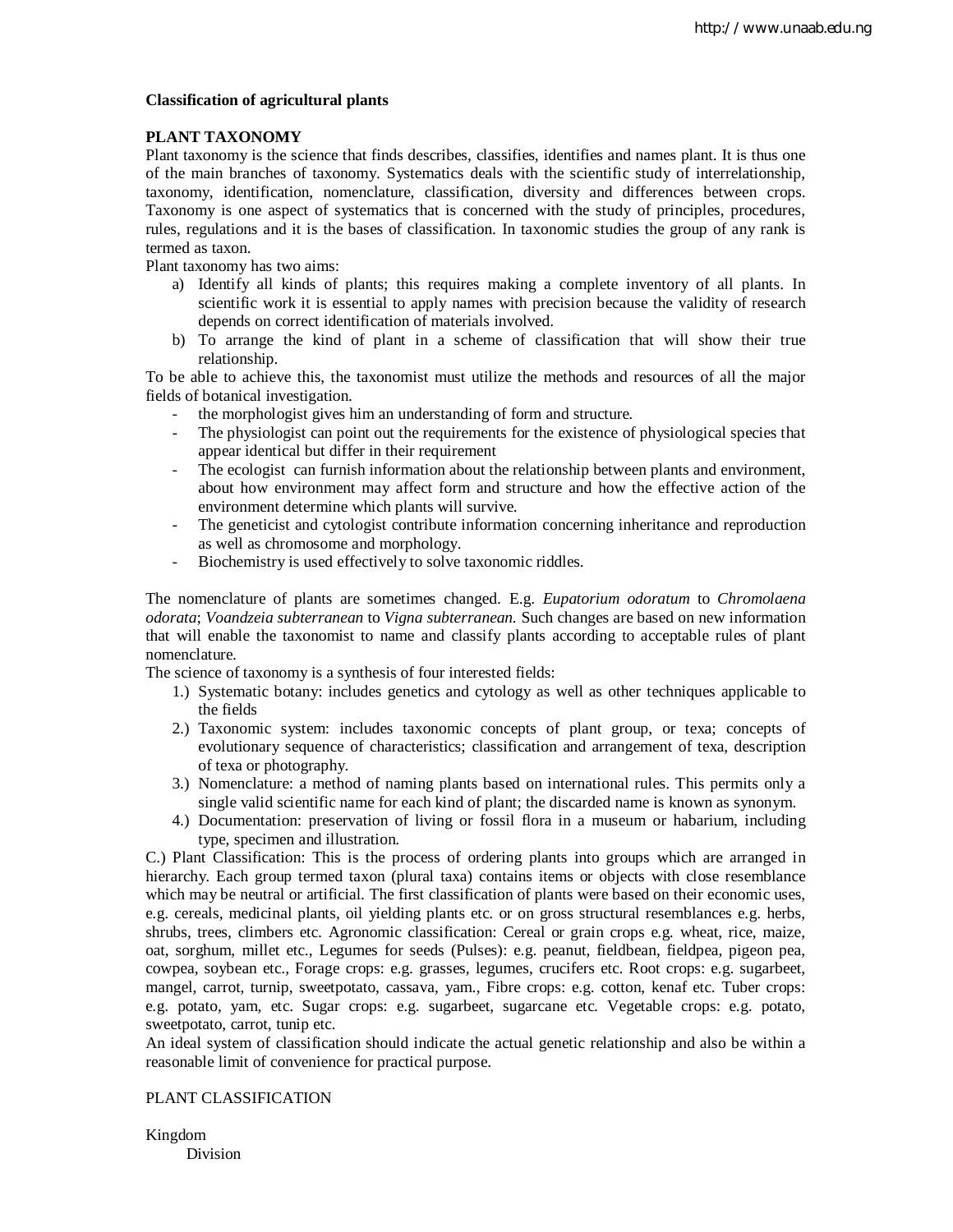Class Order Family Tribe Genus- Plural: Genera **Species** Varieties, races, lines

All natural classification has a sound scientific basis while artificial classification is based on conveniences. In botany the following are hierarchical classes in descending order. The different hierarchies end with certain recommending letters thus: class-ae; order- ales; family-aceae; subfamilyeae.

From the hierarchical arrangement, there is a relationship between the groups and the division according to the differences between them. Varieties are important for agricultural purposes.

For example, yam has a specific (species) name and a generic name. The classification of of yam according to its hierarchical inter-relationship is as follow:

Species- rotundata Genus or Generic name-Dioscorea Tribe- Dioscoreaceae Family- Dioscoreaceae Order- Dioscoreales Class- Dicotyledoneae Division- Spermatophyta Kindom- planta

Keys: A key provides several choices of characteristics by which one can identify a plant.

Below is the list of some plant families and their local name

| <b>FAMILY</b>           | <b>LOCAL EXAMPLES</b>      |
|-------------------------|----------------------------|
| Agavaceae               | Sisal hemp                 |
| Alliaceae               | <i>Allium cepa</i> , Onion |
| Amaranthaceae           | Amaranthus sp. Greens      |
| Anacardiaceae           | Mangifera indica, Mango    |
| Araceae                 | Colocasia, cocoyam         |
| <b>Bromelaliaceae</b>   | Anana – pineapple          |
| Caricaceae              | Carica papaya $-$ Pawpaw   |
| Convolvulaceae          | Sweet potato               |
| Dioscoreaceae           | yams (Dioscorea sp.)       |
| Poaceae                 | Maize, rice                |
| Fabaceae (Leguminoseae) | Cowpea                     |
| Malyaceae               | Cotton, Okra               |
| Rubiaceae               | Coffee                     |
| Rutaceae                | Citrus (Citrus sp.)        |
| Solanaceae              | Tobacco                    |

#### **NOMENCLATURE**

1. As the number of plants known to man increased, it became apparent that some form of generally acceptable set of principles had to be adopted in naming them to avoid confusion botanists adopted rules known as the international code of Professional.

2. Nomenclature may be defined as the system of naming plants, animals or other objects. In botanical nomenclature, the names given to plants are either Latin names or Latinized names taken from other languages.

Botanical Nomenclature: these rules deals with the use and application of scientific names.

#### **Binomial Nomenclature:**

The Binomial system of nomenclature was started by Carolous Linnaeus (1753). In this system, the plants are given 2 names. One name is given to the genus, called generic name. The other is given to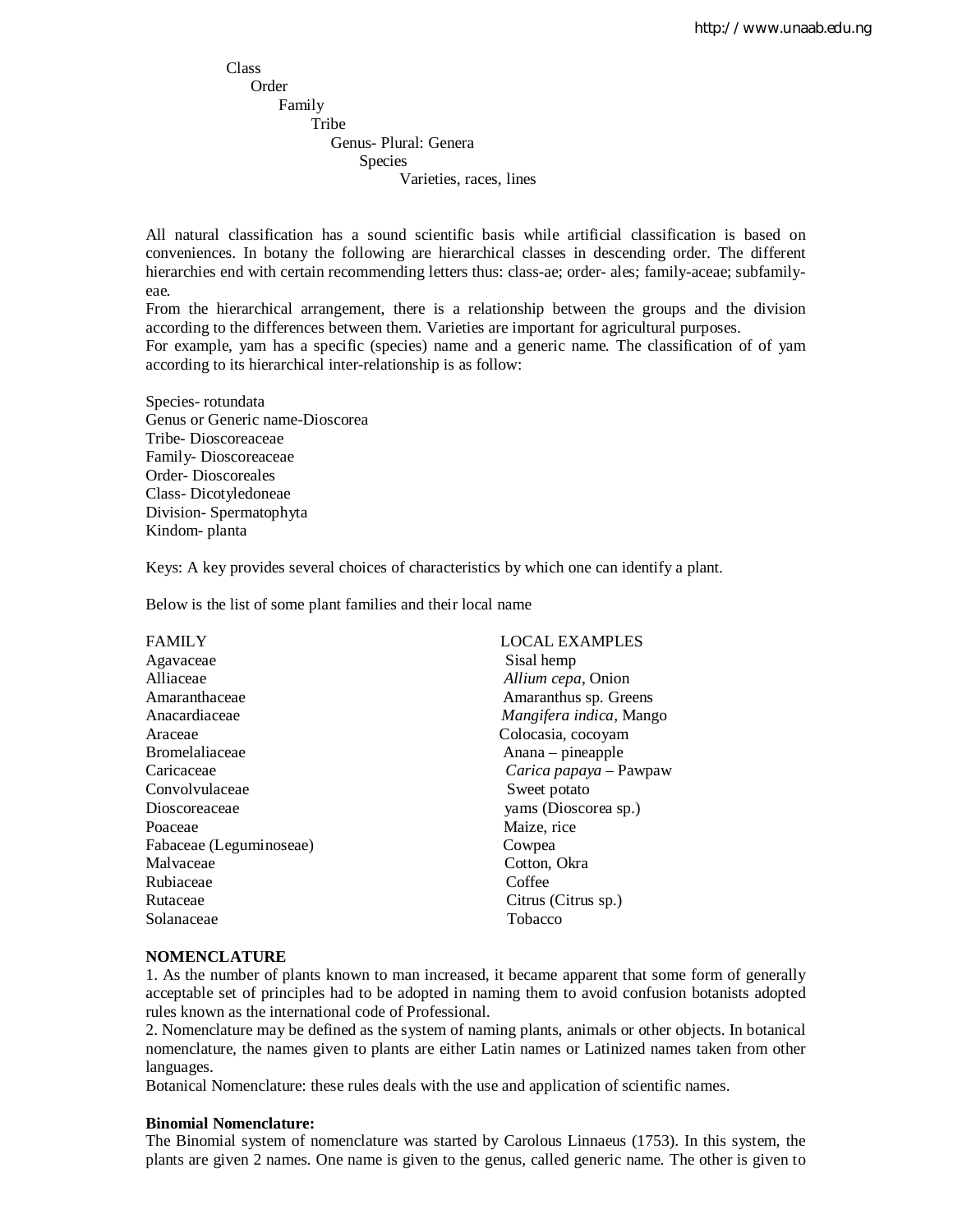the species, the specific name. A plant therefore is underlined when printed. For example the scientific name for Yam is Diosscorea spp. underlined when written and *Dioscorea spp* italized in printed form. Based on the International code, there can only be one group of plants in the genus Dioscorea. Within each genus there can only be one group of plants in the genus Dioscorea. Within each genus there can only be one valid specific epithet esculentus, but the same specific epithet way apply to plants of different genus e.g Manihot esculentus., Abelmoscus esculentus etc.

The following terminologies are generally employed in plant taxonomy.

GENERIC NAME:- This is always a noun and it is always written with a capital initial letter. It may be desciptive or the aboniginal name of plants or a name in honour of a person such as Jeffersonia sp after Thomus Jefferson or Linnea sp. For Linnaeus.

SPECIFIC NAME:- This may be any of the following;

(a) An adjective agreeing with the generic name in gender, and usually indicating a distinguishing characteristic of the species or sometimes referring to a locality where the species was first discovered e.g. *Ulmus americana*, *Pennisetum americana* etc.

(b) A noun such as it occurs when the species is named in honour of one or more persons e.g *Carex davissi* after Mr Davis, *Gilia piersonae* after Miss Pierson. Note the ending letters in the two names.

The names of taxa superior to genus, such as orders families and subdivision of such groups are also formed in accordance with generally accepted principles.

ORDER:- Is the major taxa immediately superior to the family. We form the name of the order by adding ales to the stem of an included generic name e.g Poales for Poa for the order including grasses. FAMILY:- A family consists of a group of related genera. We form its name, except for a few that antedate the standardized system, by adding aceae to the stem of an included generic name e.g Rosaceae for Rosa etc. A few family have long been designated by nauns that predate this system e.g

| <b>Family name</b> | Old name      | <b>New name</b>     |
|--------------------|---------------|---------------------|
| Grass              | Gramineae     | Poaceae             |
| Mustard            | Cruciferae    | <b>Brassicaceae</b> |
| Pea                | Leguminouseae | Fabaceae            |
| Sunflower          | Compositeae   | Asteraceae          |

SUB-FAMILY:- A major subdivision of a family and is sometimes used when the size of the family justifies it and when the included genera may be naturally so grouped. We form the name by adding oideae to the stem of an included generic name e.g Festucoideae, for Festuca and Panicoideae for panicum.

TRIBE:- Is a subdivision of a family, subordinate to the subfamily when the taxon is employed. We form the name by adding eae to the stem of an included generic name, e.g Festuceae from Festuca, for the Fescue tribe of the grass family.

AUTHORITY:- This refers to the name of the person(s) written after the scientific name or taxon. The authors name may be written out, but more commonly it is indicated by a standardized abbreviation. For example *Poa pratensis* (Kentucky blue grass) was first named and described by Linnaeus, he became the authority for that name and it is written as Poa pratensis, L., *Erythronium grandifloruim*  Pursh.; *Lomatuim montanum* C and R. When rank of a plant is changed or when a specie is transferred from one genus to another, the name of the original author is placed in parenteses and it is followed by e.g *Abelmoschus esculentus* (Moend) L., *Medicago zatira* (L) All., Feruca foeniculacea (Nutt.) C and R.

Summary of Taxa used in classification for *Poa pretenses*.

|    | Kingdom        | Plantae, plant kingdom     |
|----|----------------|----------------------------|
|    | Division       | Embryophyta, embryo plant  |
|    | 3. Subdivision | Phanaerogana – seed plants |
| 4. | Branch         | Angiospermae               |
|    | Class          | Monocotyledoneae           |
| 6. | Order          | Poaceae - grass and sedges |
| 7. | Family         | Poaceae $-$ grass          |
| 8. | Subfamily      | Festucoideae               |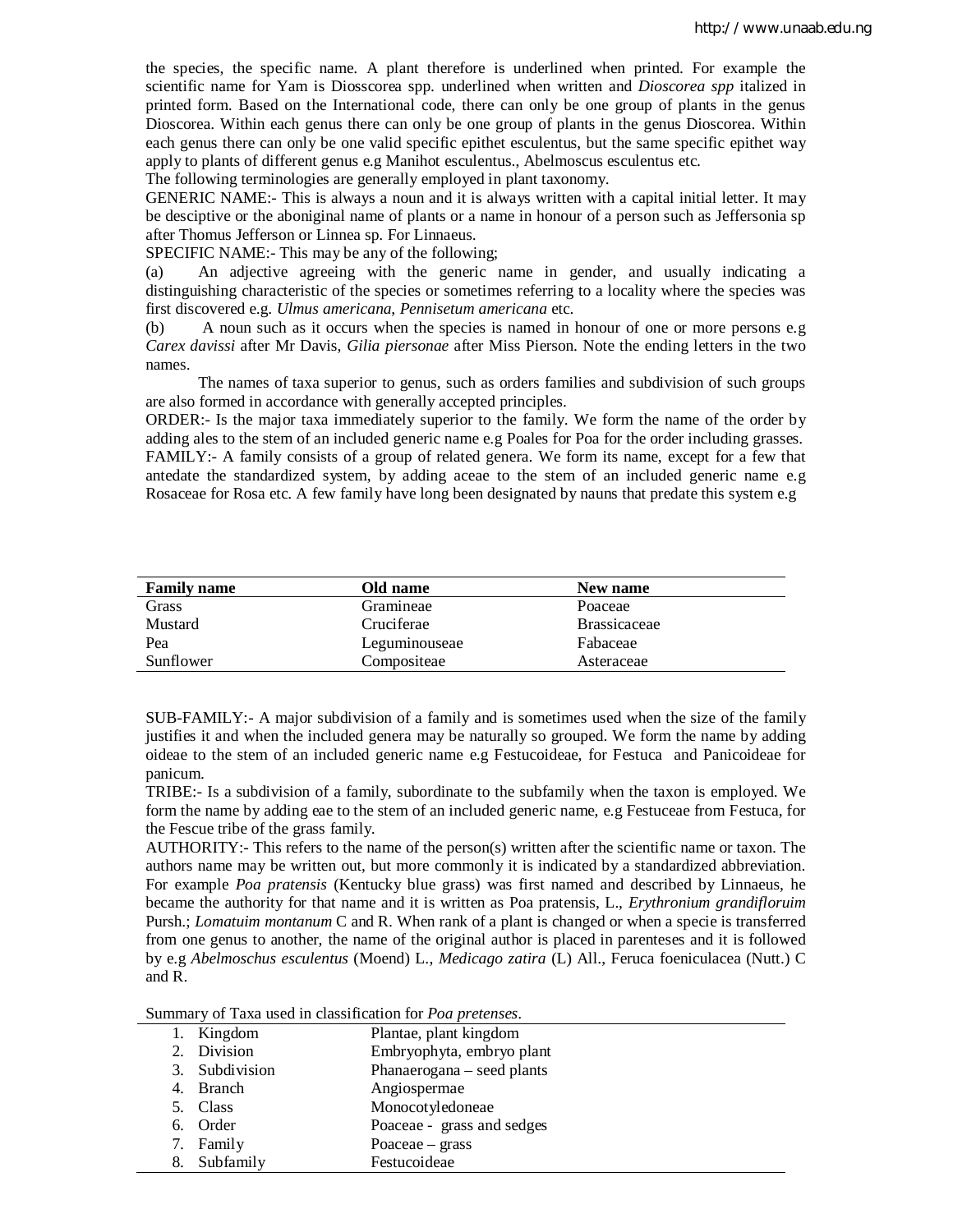| Tribe       | Festuceae     |  |
|-------------|---------------|--|
| 10. Genus   | Poa           |  |
| 11. Section | Protenses     |  |
| 12. Species | Poa pretenses |  |

TYPE:- Type method is used by taxonomist to actieve stabilization of taxa from species and subdivisions.

The original plant on which the descriptive is based is deposited in a standard herbarium. When the original species is lost by accident, substitutes are provided and placed in the herbarium. The following are the terminologies for the type,

Method

HOLOTYPE: A particular specimen or element designated by the author which automatically fizes the application of this name.

LECTOTYPE: A specimen or element related by a competent worker from the original material studied by the author, to save as substitute for the holotype if the original material gets missing.

NEOTYPE:- A specimen selected to serve as substituete for the holotype when all material on which the name was based is missing.

ISOTYPE:- A specimen , other than the holotype, which duplicates the holotypes from the same collection, with the same locality, date and number as the holotype.

PARATYPE OR CO-TYPE:- Any specimen, other than the holotype, referred to in the original publication of the taxon.

SYNTYPE:- One of two or more specimen or elements used by the author of a taxon if no hologype was designated.

TOPOTYPE:- A specimen collected at the same locality as the halotype and therefore probably representing the same population.

CLASSIFICATION OF ANGIOSPERM- Flowering plants

The angiosperms belong to the branch – angiospermae and could be divided into 2 classes:- Monocotyledoneae and Dicotyledoneae.

MONOCOTYLEDONEAE: - This class consists of many subclasses and the important ones among them are;

1 Subclass Calyciferae – The agriculturally important order are :-

(a) Order Bromeliales:- This contain, the pineapple family Bromeliaceae which is mainly epiphytic,tropical and subtropical with densely clustered linear and usually spring toothed leaves.

(b) Order Zingiberates – This contain 2 important families;

Musaeae – which is banana and plantain and ginger.

Family – Zingiberaceae.

Subclass - Corolliferae – Agriculturally important orders are;

(a) Order – Liliales which contain lily family liliaceae which contains onion

(b) Order – Arales which contain Araceae family. Important crops from the family includes coconut palm – Cocos nucifera, date palm – Phoenix doctylifera; Royal palm- Roystonea regia; raffia palm – Raphia pedunculata etc.

3 Subclass Glumiflorae

This contains grasses and grass-like plants. Important order include.

(a) Order – poales – Annual or perennial, mostly grasslike herbs. Two families can be distinguished in this order: Cyperacea (sedges) and poaceae (grasses). Members of cyperaceae are mainly weeds. Poaceae is the most important plant family in the world and it contain all the cereals grains that serves as food for man and his animals. Table 4 shows common members of the family; Table 5 the forage crops:

| Members of the Poaceae (grass family) |                       |  |
|---------------------------------------|-----------------------|--|
| Oats                                  | Avena sativa          |  |
| Barley-                               | Hordeum vulgare       |  |
| Wheat                                 | Triticum aestivum     |  |
| Rice                                  | Oryza sativa          |  |
| Sugarcane                             | Saccharum officinarum |  |
| Sorghum                               | Sorghum vulgare       |  |
| Maize                                 | Zea mays              |  |
| Millet                                | Penisetum sp.         |  |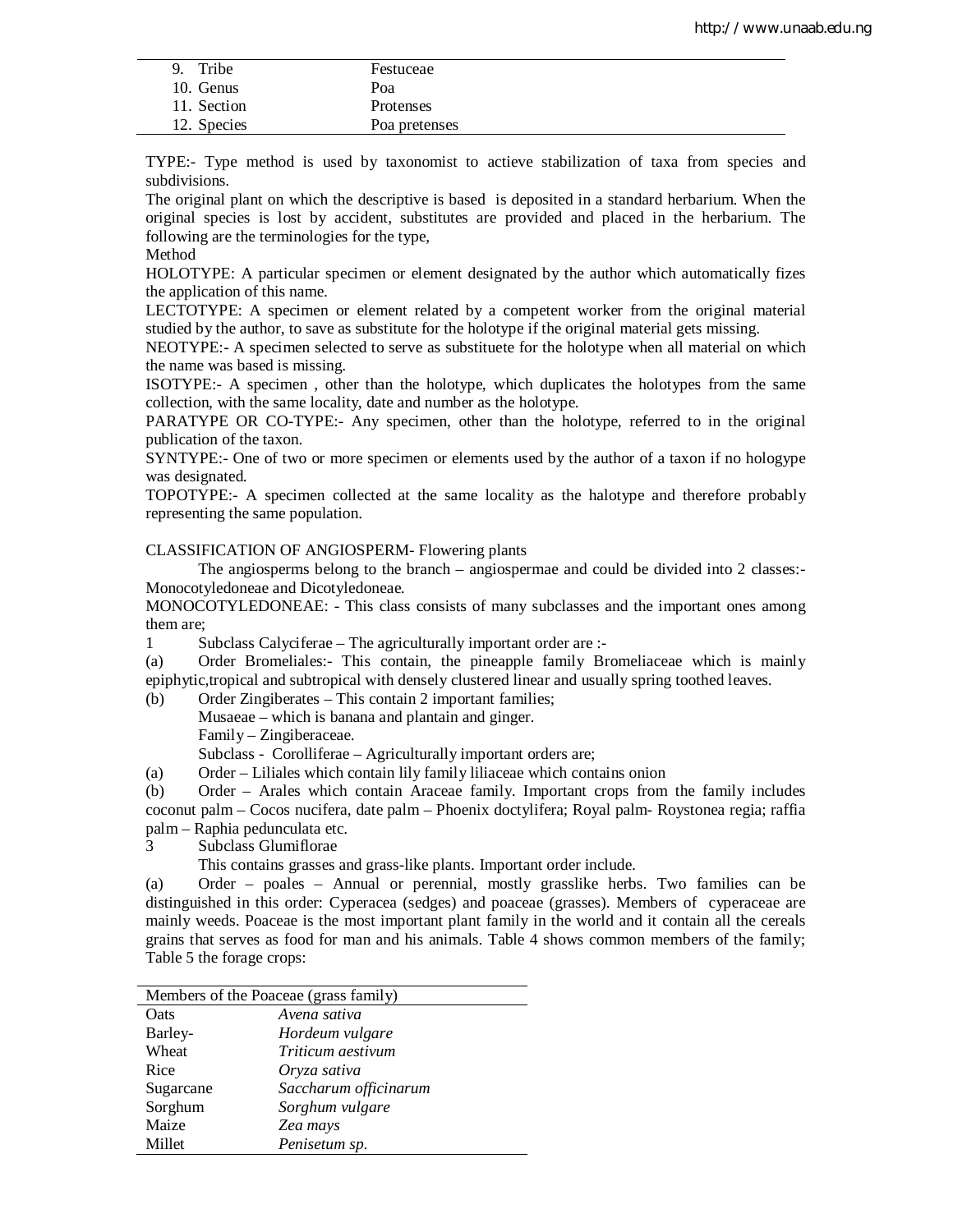Table 5

| The forage crops |                      |
|------------------|----------------------|
| Andropogon sp    | gamba grass          |
| Panicum maximum  | guinea grass         |
| Digitaria sp     | crab grass           |
| Cynodon sp       | giant star grass etc |

#### **DICOTYLEDONEAE**

This class contains many subclasses. Important ones among them include.

Sub-class- polypetalae – contain many orders. Such as:-

(a) Order paparales – contain many families such as Brassicaceae which contain mostly herbs with pungent watery juice. Members of the family include – Cabbage- Brassica oleracea, radish-Rapharues sativa; turnip – Brassica rapa.

(b) Order Rosaleles – herbs, shrubs or trees with simple or compound leaves. This is one of the largest order of flowering plant and it include families such as Rosaceae, saxifragaceae, Fabaceae etc. Fabaceae are herbs, shrubs or trees. It is usually divided into three sub families:- Mimosoideae, Ceasalpiniodeae and lotoideae. Among the three only Lotoideae subfamily contain food crops which include; pea- *Pisium sativum*, sweet peas – *Lathyrus odoratus*, soyabeans- Glycine sp. It also contains important species such as clover – Trofolium sp, alfalfa – *Medicago sativa*.

(c) Order geraniales: contains an important family- Rutaceae which contain aromatic trees or shrubs, important crop, include sweet orange – *Citrus sinensis,* Lemon- *Citrus limon*, grapefruit – *Citrus maxima*, citron- *Citrus medica*.

(d) Order Malvales – contain Tiliaceae and Malvaceae families. Tiliaceae contain corchorus, a popular vegetable. Crops such as cotton – Gossypium sp., okra – *Abelmoscus esculentus*, Rosette-*Hibiscus sabdarifa* etc.

(e) Order Sapindales – contains an important family such as Anacardiaceae which contain crops such as Anacardiaceae which contain crops such as cashew- *Anacarduim occidentale*, Mango – *Mangifera indica*.

(f) Order Euphorbiales – contains only one family Euphorbiaceae which are herbs, shrubs or trees often with milk juice. Important members of the family are; Rubber – *Hevea braziliensis*; Cassava- Manihot sp, Castor oil- *Ricinus communis*. The family also includes important ornamentals such as Euphorbia pulcherrima- poinsettia.

#### SUBCLASS – SYMPETALAE

(a) Order Scrphulariales – contain plant of various habitat but predominantly herbaceous. Important family include solanaceae which contain plants which are chiefly herbaceous, climbing and occasionally woody. Important crops in this family include; potato - Solanum luberosum, tomato – *Lycopersicon esculentum*, tobacco- *Nicotiana tubeccum*, peppers – *Capsicum frutescens* etc.

(b) Order Rubiales : Important family include Rubiaceae – mostly trees or shrubs e.g coffee- Coffea arabica.

(c) Order Cucurbitales – important family is cucurbitaceae and contain such vegetable crops as pumpkin- *Cucurbita pepo*, Water melon – *Citrulus lunatus*, Cucumber – *Cucumis sativus*, calabash – *Lagenaria sp.* etc.

#### **ENZYMOLOGY**

#### **Enzymes- properties, compositions, Types, Mechanisms of action.**

Enzymes are protein compounds that catalyse a specific reaction. Living cells contain thousands of different enzymes that accelerates or decelerates one kind of reaction without itself being changed. In some of these reactions, small organic molecules such as; acids, sugars, nucleotides and lipids are broken down to provide energy for the cell. In other reactions, small molecules are built into complex macromolecules, such as; proteins, DNA, RNA, and polysaccharides, or used to carry signals, or to control cell movement or gene expression. Sometimes the enzyme proteins have non proteins attachment called prosthetic group when bounded by covalent bond, e.g. metals like; Cu, Mg, and Fe, and co-enzyme or co-factors when bonded by loose hydrogen bond, e.g. Vitamins. The co-enzyme and prosthetic group may become attached to several different protein forming different enzymes.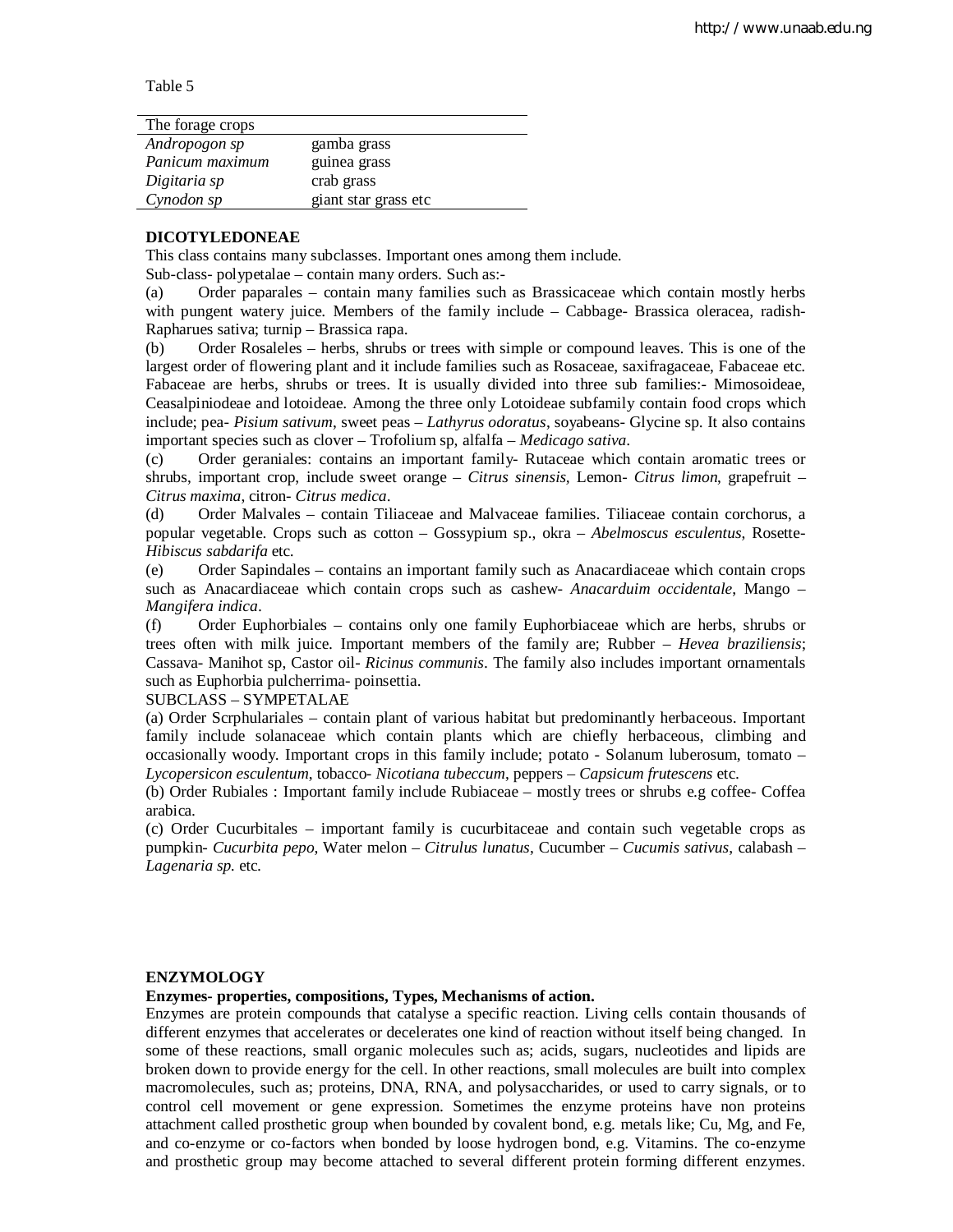Enzymes exhibit enormous catalytic power, in some cases increasing reaction rates by a factor' of over 1014 (one hundred million). Enzymes dictate the pattern of chemical changes in a cell and without them life as we know it would be impossible.

Properties characteristics of Enzymes

- a) Small amount of enzymes are needed to convert large amount of substrate into products.
- b) Same substrate can be utilized by several enzymes. For instance, isomers, phosphoglucomutase and glucose – 6 – phosphate dehydrogenase act on glucose to produce fructose – 6- phosphate, glucose -1- phosphate and 6- phosphoglucolactone respectively.
- c) Enzymes work at narrow range of temperature. Optimum temp is  $40^{\circ}$ c and could be destroyed at  $60^{\circ}$ c.
- d) They work at specific pH. Most function at around neutral pH (5-7). However, pepsin in stomach works at pH 2-3 and trypsin in duodenum works at pH 8.5.
- e) Catalytic actions of enzymes may be specific. Hence an enzyme which catalyse one reaction may not catalyse another. For instance, invertase works on sucrose to produce glucose while zymase act on glucose and give carbondioxide and ethanol.
- f) Enzymes are not destroyed by the reactions they catalysed and could be used again.
- g) Enzymes could be poisoned by chemical compound like; mercury, chloride, silver chloride and hydrogen cyanide. This inactivate the enzymes, for example HCN blocks the enzymes involve in respiration.

Mechanism of Action (working) of Enzymes.

This can be explained by chemical hypothesis  $A \longrightarrow B$ . Chemical energy needed could be in the form of heat (temperature) to activate passive A by bombarding A's molecules to activate it and later turned into B molecules. The energy that A molecule required to react and be converted into molecule B is the activation energy of reaction. Enzymes are believe to catalyse reaction by lowering the activation energy e.g. in

 $2H_2O$  catalase  $2H_2O + 2O_2$  the activation energy in the absence of catalase is

18,000cal mol. While in the presence of catalase, it is 6,400 cal mol. Lock and Key Hypotheses: the enzyme is believed to be the padlock and substrate the key.



#### **Classification of Enzymes**

Enzymes are generally of two types, they are : intracellular enzymes and extracellular enzymes. But specifically, enzymes can be classified as follows:

1 According to substrate they act upon, e.g Arginase that act on arginine, tyrosinase act on tyrosine, lipase acts on lipids while proteinase acts on protein and carbohydrases and maltase on carbohydrates and maltose respectively.

2 According to the type of reaction they catalyse. For example: hydrolyses (hydrolytic enzyme), oxidases (oxidation reduction enzymes), phosphorylases (phosphate adding and deleting enzymes). In both cases above, the suffix-ase is added to the name of the substrate or reaction type. SPECIFIC ENZYME TYPE

1 Hydrolyses (hydrolytic enzymes) they catalyse the addition of the elements of water to specific bond of substrate. RCO-OR' HOH RCOOH + R'OH E.G, lipases, carbohydrates, proteases $\leftarrow$ →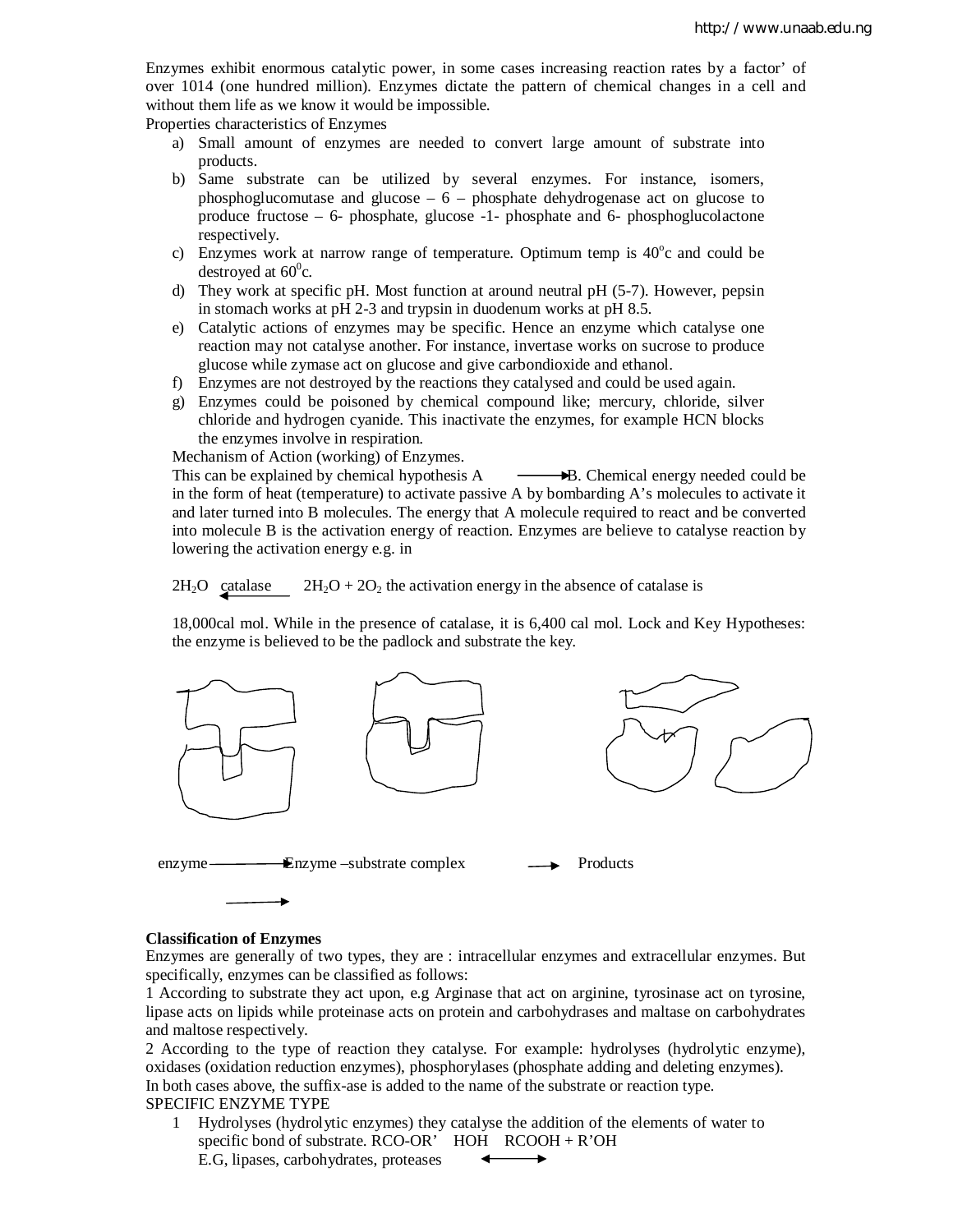2 oxidases, (oxidation- reduction enzymes). These catalyse the removal or addition of hydrogen, oxygen or electron from or to substrate, which is thereby oxidised or reduced in the process.

 $RH$  +HA  $\longrightarrow$   $R$  + AH<sub>2</sub>(removal of H<sub>2</sub>)

 $RQ +_{1\{2\}}Q_2 \longrightarrow RQ_2$ (addition of  $Q_2$ )  $R^{2+}$ 

- $\mathbb{R}^{3+}$  +e e.g dehydrogenases and oxidases
- 3 Phosphoric; these catalyse the addition or removal of elements of phosphoric acids, e.g  $glucose + phosphate$  Hexokinase glucose – 1- phosphate
- 4 Carboxylase; these catalyse—the—removal or addition of  $CO<sub>2</sub>$  e.g, ribulose- 1,5 diphosphate(5C) carboxydismutase Keto acid (6C)
- 5 Isomers: these catalyse the interconversion of aldose and ketose sugars e.g, Glucose 6phosphate Phosphoglucoisomerase fructose -6- phosphate
- 6 Lyase; these carry out breaking of double bonds e.g, lysozyme (found in tears, nasal mucus and egg) which dissolve certain airbone cocci (bacteria) by breaking the double bond of polysaccharides in their walls.

#### ESTIMATION OF RATES OF ENZYME ACTIVITIES

- 1 Use of turnover numbers; this is the number of moles of substrate converted per minute by 1 mole of enzyme. Succine dihydrogenase has turnover number of 1150 while carbonic anhydrase has turnover number 360,000,000.
- 2 Manometric; gases evolve as a result of enzyme activities are measured manometrically, e.g oxidase, carboxylase.
- 3 Spectrophotometric: uses the fact different quantities of product have different optical density at the same wavelength. The wavelength used depends on the enzyme type involved. E.g, for amylase, the wavelength is 490nm and for protease it is 700nm.
- 4 Colouration Method: works on the basis that the substrate and the product have different colour with dye. The disappearance of the colour with time is taken note of e.g. starch + iodine(blue black) Amylase maltose +iodine + E (iodine colour)
- 5 Chemical Estimation: this involve titration, chromatography and electrophoresis techniques. For instance, lipase are estimated by breaking lipids into fatty acids and glycerol using lipases and the liberated fatty acids quantities determined using titration with NaOH and Phenolphtalein as an indicator.

#### **Enzyme Inhibitors**

These are compounds that prevent, limit, or stop enzyme activities; they are divided into competitive inhibitors and non competitive inhibitors.

- 1. Competitive Inhibitors: have similar shape to the substrate and can fit into the active centre of enzymes. They lower enzyme activities e.g, the inhibition by malonic acid of the enzyme succinic dehydrogenase that catalyse the conversion of succnic acid to fumaric acid. Competitive inhibition can be overcome by increasing the concentration of the substrate.
- 2. Non Competitive Inhibitor: either undergoes chemical reaction with the enzymes and thereby alter the configuration of the enzymes or form bond with enzymes substrate complex to form inactive compound. They normally stop the working of enzymes and effect cannot be overcome by increasing the concentration of the substrate. Examples are effects of poison, heavy metals (Hg, Au, Ag). Cyanide, and carbon.

COMMERCIAL USES OF ENZYME

A papain obtains from plants like pawpaawa leaves- protease is sold as meat tenderizer (Aldolfs). It breakdown protein into peptones and make the meat soft.

B Protein digesting subtilism(from Bacillus Subtillis) is incorporated into pre-soak laundry agent and detergent for cleaning purposes. It is effective in removing protein- containing stains (chocolate or coffee) from clothes etc.

- C Synthetic amylase is used in beer laundry to break down starch substances into maltose.
- D synthetic cellulose is used in the textile industry to breakdown clothes into pieces of yarns.

#### **Plant-water relations**

Water is the most abundant constituent of all physiologically active plant cells. Leaves, for example, have water contents which lie mostly within a range of 55–85% of their fresh weight. Other relatively succulent parts of plants contain approximately the same proportion of water, and even such largely nonliving tissues as wood may be 30–60% water on a fresh-weight basis. The smallest water contents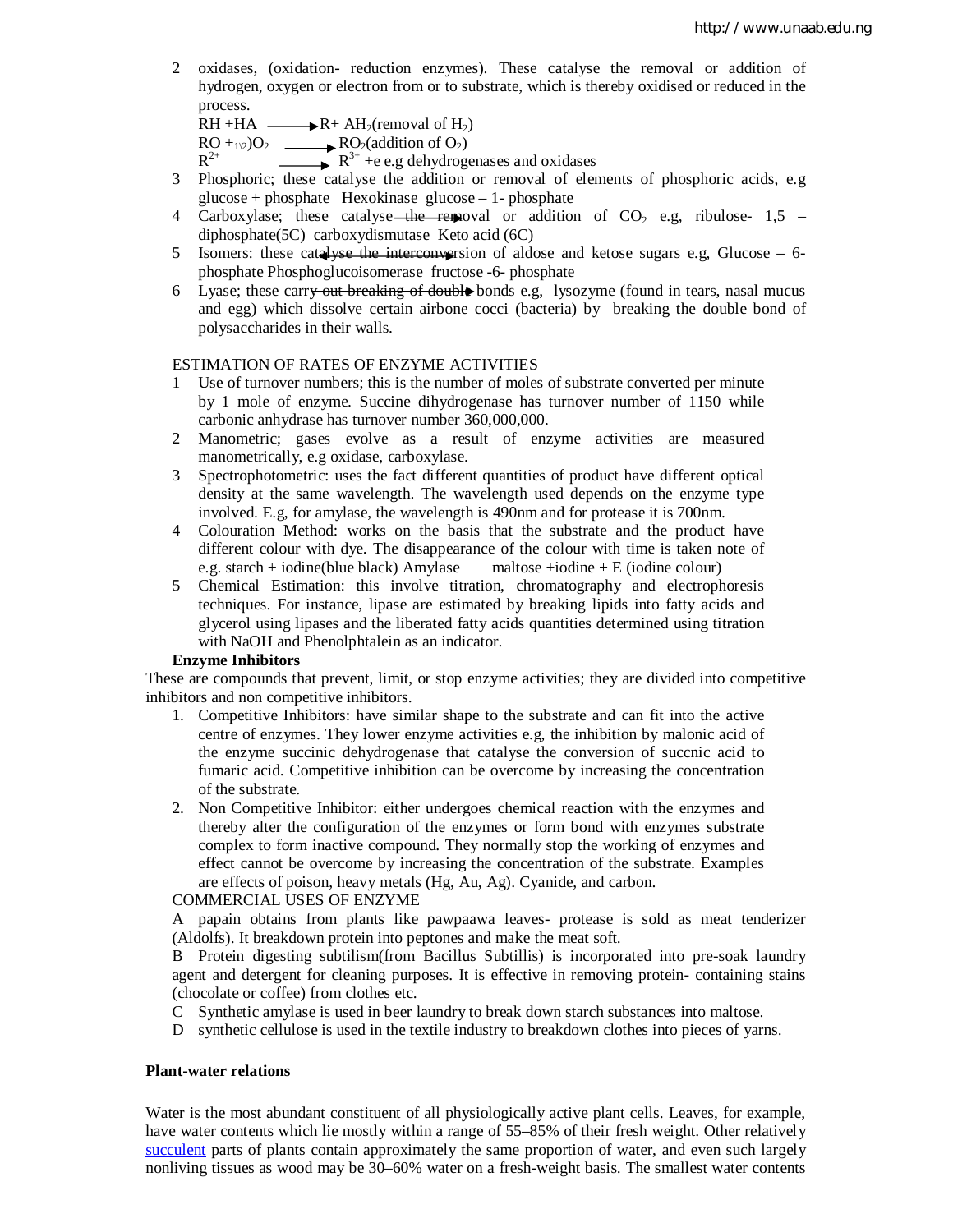in living parts of plants occur mostly in dormant structures, such as mature seeds and spores. The great bulk of the water in any plant constitutes a unit system. This water is not in a static condition. Rather it is part of a hydrodynamic system, which in terrestrial plants involves absorption of water from the soil, its translocation throughout the plant, and its loss to the environment, principally in the process known as transpiration.

#### **Cellular water relations**

The typical mature, vacuolate plant cell constitutes a tiny osmotic system, and this idea is central to any concept of cellular water dynamics. Although the cell walls of most living plant cells are quite freely permeable to water and solutes, the cytoplasmic layer that lines the cell wall is more permeable to some substances than to others.

If a plant cell in a flaccid condition—one in which the cell sap exerts no pressure against the encompassing cytoplasm and cell wall—is immersed in pure water, inward osmosis of water into the cell sap ensues. This gain of water results in the exertion of a turgor pressure against the protoplasm, which in turn is transmitted to the cell wall. This pressure also prevails throughout the mass of solution within the cell. If the cell wall is elastic, some expansion in the volume of the cell occurs as a result of this pressure, although in many kinds of cells this is relatively small.

If a turgid or partially turgid plant cell is immersed in a solution with a greater osmotic pressure than the cell sap, a gradual shrinkage in the volume of the cell ensues; the amount of shrinkage depends upon the kind of cell and its initial degree of turgidity. When the lower limit of cell wall elasticity is reached and there is continued loss of water from the cell sap, the protoplasmic layer begins to recede from the inner surface of the cell wall. Retreat of the protoplasm from the cell wall often continues until it has shrunk toward the center of the cell, the space between the protoplasm and the cell wall becoming occupied by the bathing solution. This phenomenon is called plasmolysis.

In some kinds of plant cells movement of water occurs principally by the process of imbibition rather than osmosis. The swelling of dry seeds when immersed in water is a familiar example of this process.

#### **Stomatal mechanism**

Various gases diffuse into and out of physiologically active plants. Those gases of greatest physiological significance are carbon dioxide, oxygen, and water vapor. The great bulk of the gaseous exchanges between a plant and its environment occurs through tiny pores in the epidermis that are called stomates. Although stomates occur on many aerial parts of plants, they are most characteristic of, and occur in greatest abundance in, leaves.

#### **Transpiration process**

The term transpiration is used to designate the process whereby water vapor is lost from plants. Although basically an evaporation process, transpiration is complicated by other physical and physiological conditions prevailing in the plant. Whereas loss of water vapor can occur from any part of the plant which is exposed to the atmosphere, the great bulk of all transpiration occurs from the leaves. There are two kinds of foliar transpiration: (1) stomatal transpiration, in which water vapor loss occurs through the stomates, and (2) cuticular transpiration, which occurs directly from the outside surface of epidermal walls through the cuticle. In most species 90% or more of all foliar transpiration is of the stomatal type.

Transpiration is a necessary consequence of the relation of water to the anatomy of the plant, and especially to the anatomy of the leaves. Terrestrial green plants are dependent upon atmospheric carbon dioxide for their survival. In terrestrial vascular plants the principal carbon dioxide–absorbing surfaces are the moist mesophyll cells walls which bound the intercellular spaces in leaves. Ingress of carbon dioxide into these spaces occurs mostly by diffusion through open stomates. When the stomates are open, outward diffusion of water vapor unavoidably occurs, and such stomatal transpiration accounts for most of the water vapor loss from plants. Although transpiration is thus, in effect, an incidental phenomenon, it frequently has marked indirect effects on other physiological processes which occur in the plant because of its effects on the internal water relations of the plant.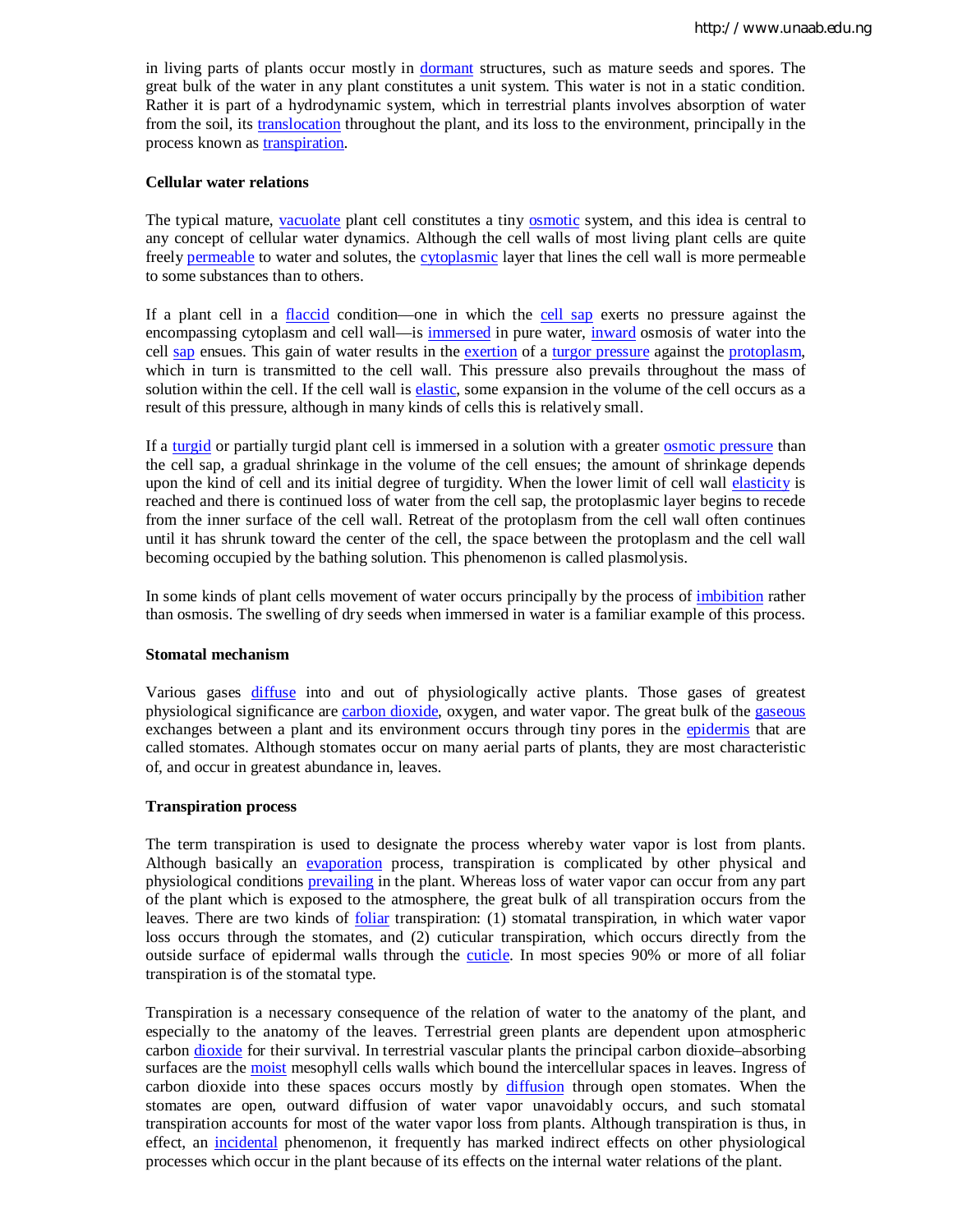#### **Water translocation**

In terrestrial rooted plants practically all of the water which enters a plant is absorbed from the soil by the roots. The water thus absorbed is translocated to all parts of the plant. The upward movement of water in plants occurs in the xylem, which, in the larger roots, trunks, and branches of trees and shrubs, is identical with the wood. In the trunks or larger branches of most kinds of trees, however, sap movement is restricted to a few of the outermost annual layers of wood..

Root pressure is generally considered to be one of the mechanisms of upward transport of water in plants. While it is undoubtedly true that root pressure does account for some upward movement of water in certain species of plants at some seasons, various considerations indicate that it can be only a secondary mechanism of water transport.

Upward translocation of water (actually a very dilute sap) is engendered by an increase in the negativity of water potential in the cells of apical organs of plants. Such increases in the negativity of water potentials occur most commonly in the **mesophyll** cells of leaves as a result of transpiration.

#### **Water absorption**

The successively smaller branches of the root system of any plant terminate ultimately in the root tips, of which there may be thousands and often millions on a single plant. Most absorption of water occurs in the root tip regions, and especially in the root hair zone. Older portions of most roots become covered with cutinized or suberized layers through which only very limited quantities of water can pass.

Whenever the water potential in the peripheral root cells is less than that of the soil water, movement of water from the soil into the root cells occurs. There is some evidence that, under conditions of marked internal water stress, the tension generated in the xylem ducts will be propagated across the root to the peripheral cells. If this occurs, water potentials of greater negativity could develop in peripheral root cells than would otherwise be possible. The absorption mechanism would operate in fundamentally the same way whether or not the water in the root cells passed into a state of tension. The process just described, often called passive absorption, accounts for most of the absorption of water by terrestrial plants.

The phenomenon of root pressure represents another mechanism of the absorption of water. This mechanism is localized in the roots and is often called active absorption. Water absorption of this type only occurs when the rate of transpiration is low and the soil is relatively moist. Although the xylem sap is a relatively dilute solution, its osmotic pressure is usually great enough to engender a more negative water potential than usually exists in the soil water when the soil is relatively moist. A gradient of water potentials can thus be established, increasing in negativity across the epidermis, cortex, and other root tissues, along which the water can move laterally from the soil to the xylem.

#### **COMPARATIVE ANATOMY OF MAJOR PLANT ORGANS**

#### **THE ROOT**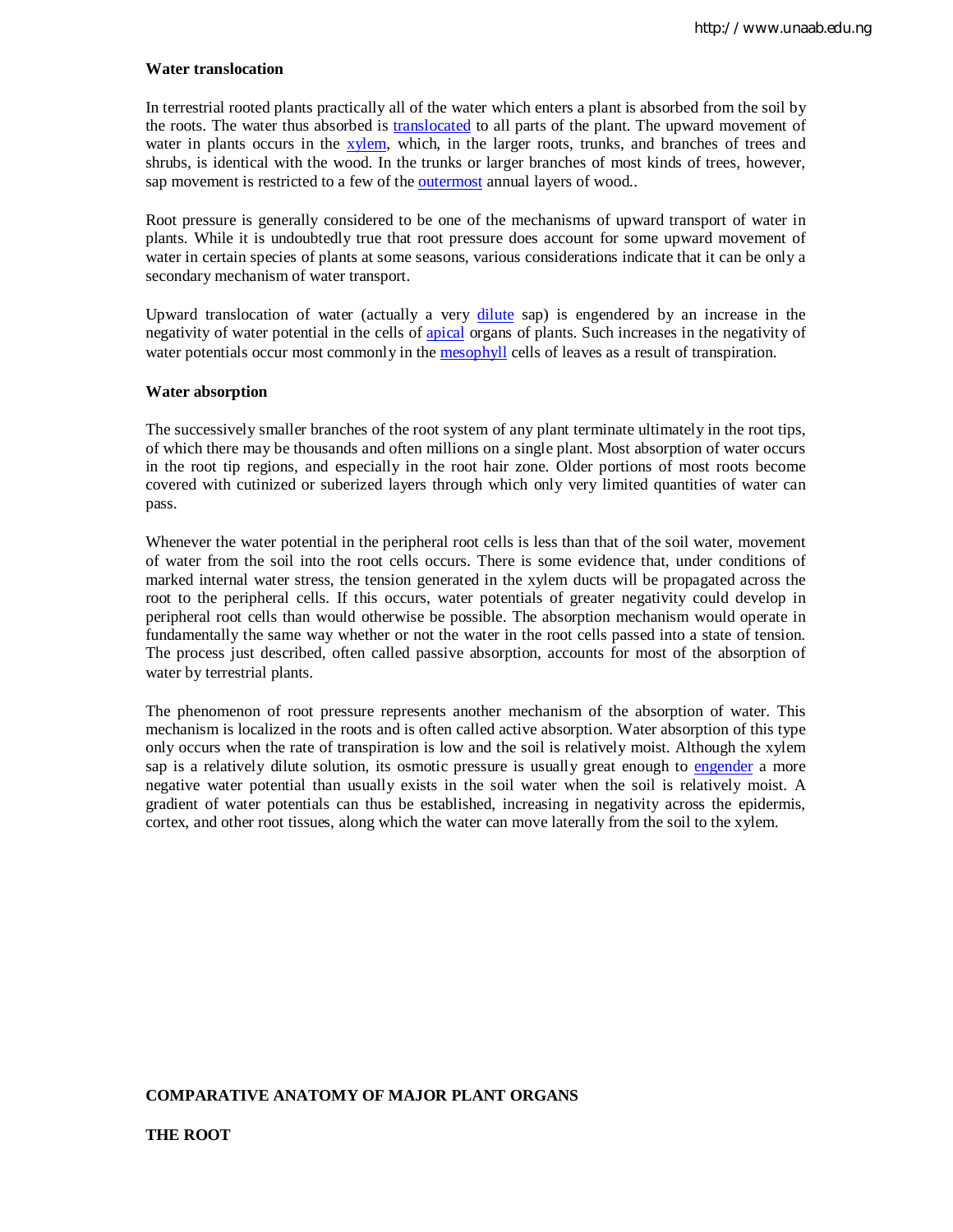The primary functions of the root system are :the attachment of the plant to the soil, the absorption of water and mineral ions from the soil and the transport of materials to and from the shoot system. A secondary, though very common function is storage.

#### ROOT ANATOMY

#### **The root apex (external features)**

The tip of a growing root is always protected by a root cap. This is a conical cap of tissue which protects the apical meristem which lies within. It is easiest to see on aeriel roots (e.g. Red Mangroves, epithytes) and roots of seedlings grown on moist filter paper (e.g. cabbage, cauliflower etc.). The apical meristem lies within the root cap and cannot be seen in the intact root. The bare part of the root is the region of elongation in which cells derived from the apical meristem are increasing in length by vacuolation. Above this region the root is usually covered with root hairs for a short distance. Root hairs usually have a short life and wither away on the older parts of the roots. Above the region of root hairs, lateral roots emerge from within the tissues.

#### **The apical meristem**

Within the root cap are the small, thin walled and densely packed cells of promeristem which are actively dividing. The most actively dividing cells are grouped around a quiescent centre in which few cell divisions occur. Cells derived from the promeristem form derived meristems which, together with the promeristem, make up the apical meristem of the root. The outermost layer forms the protoderm, which is one cell thick. Within the protoderm is the ground meristem which is several cells thick. Provascular meristem (procambium) forms the central core. Cells in the three layers differ from each other in shape and in the direction in which they divide. The cells which finally differentiate from them are determined by their planes of division and subsequent vacuolation.

#### **Differentiation of primary tissues**

Vacuolation of cells begins before cell division has ceased but is most active after divisions have ceased. This is when the greatest elongation of tissues takes place. Cells from the protoderm from the epidermis (piliferous layer) of the root. Differentiations of epidermal cells involve only elongation and the formation of root hairs from some of them. The ground meristem produces only the parenchyma of the cortex of the root. During the maturation of most of the cortical parenchyma cells, some of the intercellular material softens so that they become rounded and intercellular spaces appear. The layer of cells closest to the epidermis (hypodermis) usually remains more compact and also does the innermost layer of the cortex (endodermis). The endodermis is of special significance in roots. Its cells develop a distinctive thickening of the radial and transverse walls, the casparian strip or band. This thickening involves the impregnation of the middle lamella and primary walls with suberin (a deposit- thin varnishlike layer which helps to seal moisture inside tissue) and sometimes becomes overlaid with cellulose which becomes lignified. The strip is also closely associated closely with the protoplast of each cell. In some plants (e.g. epiphytic orchids) the cells of the hypodermis also develop casparian strips, after which they are known as the exodermis.

It is in the stele, derived from the procambium that the greatest variety of differentiation occurs. The layer immediately inside the endodermis remains more or less unchanged except for lengthening of the cells during vacuolation. This is the pericycle. The pericycle is usually formed from a single layer of closely packed parenchyma cells but is may be more than one cell thick. The first cells of the vascular system to differentiate are patches of protophloem. Protophloem cells are difficult to recognize with certainty because they are simply narrow, elongated cells without clearly distinguishable features. Sieve tube elements and companion cells (small, slender, living cells) appear only later. The first cells to become lignified are the vessel elements of the protoxylem, formed in groups alternating with the patches of protopholem, immediately inside the pericycle.

Differentiation of both xylem and phloem proceeds towards the centre of the root. The last vessel elements to become lignified after that part of the root has stopped elongating are the largest vessel elements of the metaxylem. There is always a layer of parenchyma left between adjacent groups of primary xylem and primary phloem. There is no cambium at this stage, even in dicots. Dicots usually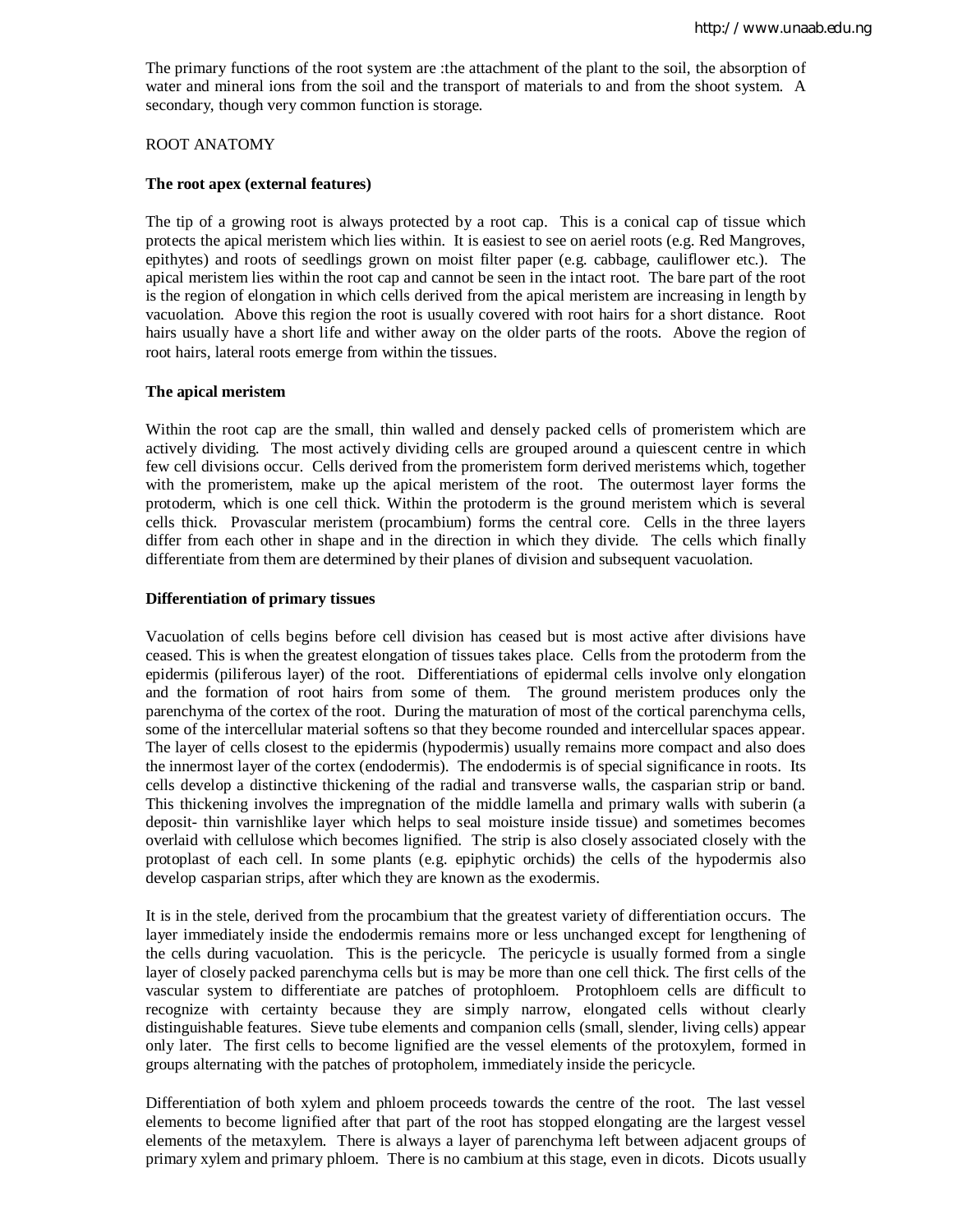have the vascular tissues gathered closely at the centre of the root with the xylem either united by a central mass of metaxylem, or with a small medulala. Monocots usually have thicker roots with more protoxylem groups and larger medulla or pith at the centre. It is in small dicot roots that differentiation of metaxylem extends to the centre of the root, so that the xylem is star-shaped when seen in Tansverse Section(TS). Thicken dicot roots and all monocot roots have a central medulla and alternating, but unconnected groups of primary xylem and phloem.

#### **Older roots**

#### **Monocots**

In monocots, no cambium is formed and the primary structure remains more or less unchanged throughout the life of the root. Changes are restricted to the outer layers of the cortex and the endodermis. Root hairs disintegrate after they have ceased to carry out their absorbing function. The endodermal cells opposite the absorbing the protophloem become covered with a secondary lamella of suberin. These changes in the endodermis are characteristics of monocot roots but also found in dicot roots. Monocot roots do not branch much. The needs of the growing plant are met by the addition of more adventitious roots to the fibrous root system.

#### **Dicots**

A dicot root with primary structure has no cambium but a cambium usually forms at an early stage from the parenchyma cells which lie between xylem and phloem and in the pericycle outside the protoxylem.

#### **THE STEM**

The primary functions of the stem are to support the leaves in the best position for photosynthesis and to transport materials to and from the leaves.

#### **THE STEM ANATOMY**

The primary structure of the stem develops from cells derived from the apical meristem. The apical meristem consists of a promeristem, from which all other cells are derived and three derived merisetms (protoderm, ground meristem and provascular strands (procambial strands). The protoderm gives rise to the epidermis of the stem, the ground meristem gives rise to the ground tissues (medullar or pith, cortex) and provascular (procambial) strands gives rise to the vascular bundles.

In dicots, vascular bundles are usually arranged to form a cylinder, with cortex outside, medulla inside and medullary rays between adjacent bundles. In monocots, vascular bundles are usually scattered throughout the ground tissue.

In dicots, a layer of meristematic tissue, the fascicular cambium remains between xylem and phloem and soon divides to give rise to secondary xylem and phloem. There is no cambium in monocots. They can only undergo primary growth - growth in length of shoots (and roots).

#### **THE LEAF**

The primary function of the leaf is to carry on photosynthesis which occurs in the mesophyll layer. The other functions includes:

- 1. it is the main organ for getting rid of excess moisture (i.e. transpiration)
- 2. it is the main organ for respiration.

#### **LEAF ANATOMY**

**Parts of the leaf**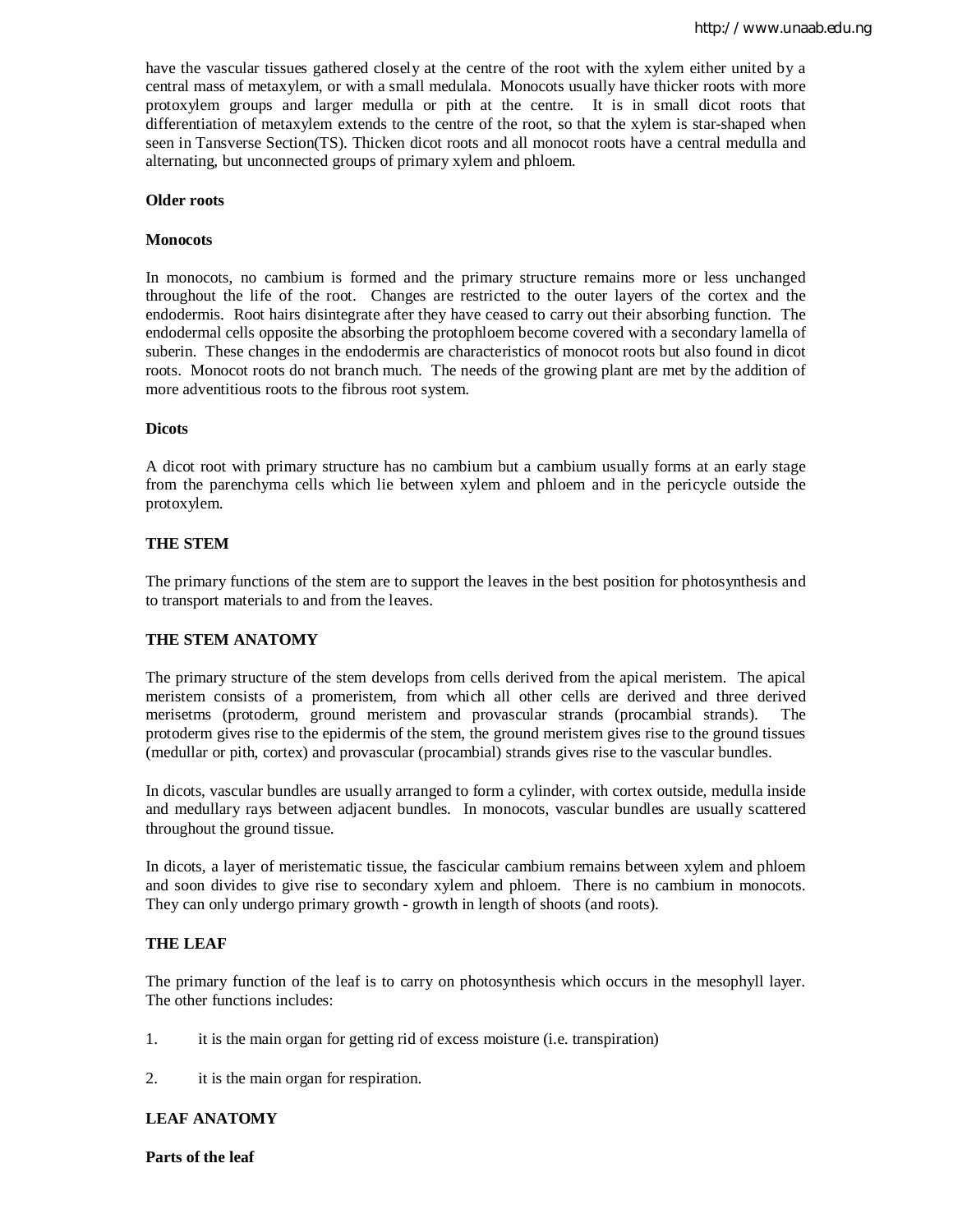The leaf base is often slightly swollen. If it is very swollen, it is called pulvinus. A pulvinus is capable of growth movements which turn the leaf so that it is held at right angles to incident light.

The petiole is essentially stem-like in structure. Some petioles are radially symmetrical like a stem. Most are dorsiventral in structure.

The leaf blade consists of midrib which is dorsiventral in structure.

The basic structure of the lamina of the leaf is very constant. There is always an upper (adaxial) and lower (abaxial) epidermis, one or both of which contain stomata. Chlorenchyma forms mesophyll between the adaxial and abaxial epidermis. Vascular bundles, each enclosed in a parenchymateous bundle sheath, lie at about the centre of the mesophyll.

Leaves which are held in a horizontal position have dorsiventral symmetry. Leaves which stand upright, or hand downwards, have isobilateral symmetry. A leaf with isobilateral symmetry has a 'upper' and 'lower' sides and has similar internal structure next to each epidermis. Dorsiventral leaf structure is typical of dicots but is found also in some monocots (e.g. yam). In such leaves, the adaxial epidermis has thicker cuticle and few stomata than the abaxial epidermis. There may be no stomata in the adaxial epidermis. The stomata is formed by the partial separation of two adjoining specialized epidermal cells. Immediately beneath the adaxial epidermis, are one or several layers of palisade mesophyll. The cells of palisade mesophyll are elongated at right angles to the epidermis. Although, these cells appear closely packed, they show abundant air spaces between the cells and contain chloroplasts. Beneath this, is a toose spongy mesophyll composed of chloroplast. The cells are rounded or irregularly shaped and air spaces are very conspicuous. The largest air spaces exist next to where there are stomata in the abaxial epidermis. These are substomatal chambers. The vascular bundles of small veins are located at the junction of palisade an spongy mesophyll. Each vein contains xylem and phloem, surrounded by a layer of parenchyma cells which form a bundle sheath.

Isobilateral leaves are typical of monocots but occur in some dicots (Eucalyptus spp). There is no difference in cuticle thickness or stomatal distribution between the adaxial and abaxial epidermis. There is usually little differentiation of the mesophyll in the palisade and spongy layers. In some leaves (e.g. maize), the mesophyll is all more or less of the spongy type. In others (e.g. Eucalyptus spp), it is all palisade mesophyll.

|    | <b>Monocots</b>                                  | <b>Dicots</b>                                             |
|----|--------------------------------------------------|-----------------------------------------------------------|
| 1. | Have one cotyledon                               | Two cotyledons                                            |
| 2. | Floral parts aer in three or multiples of threes | Floral parts are in fours or fives or multiples of        |
|    |                                                  | fours or fives                                            |
| 3. | Layers (except in yam) are parallel-veined       | These are net veined                                      |
| 4. | Have fibrous root system                         | Typically develop a tap-root system                       |
| 5. | In monocots e.g. maize, the root usually has a   | In the root of dicots, there is no pith, xylem and        |
|    | wide, well defined pith area surrounded by a     | phloem are separated by parenchymateous                   |
|    | band of conducting tissue containing alternating | tissue <i>i.e.</i> center section filled with xylem while |
|    | bundles of xylem and phloem cells                | phloem occurs outside                                     |
| 6. | Vascular bundles in stems of monocots are        | Vascular bundles in stems of dicots are well              |
|    | scattered through the stem so that there is no   | arranged with an extensive pith and a wide                |
|    | pith or very little cortex                       | cortex                                                    |
| 7. | In stems of monocots, there is the absence of    | Presence of cambium between xylem and                     |
|    | cambium between xylem and phloem                 | phloem                                                    |

#### *DIFFERENCES BETWEEN MONOCOTS AND DICOTS*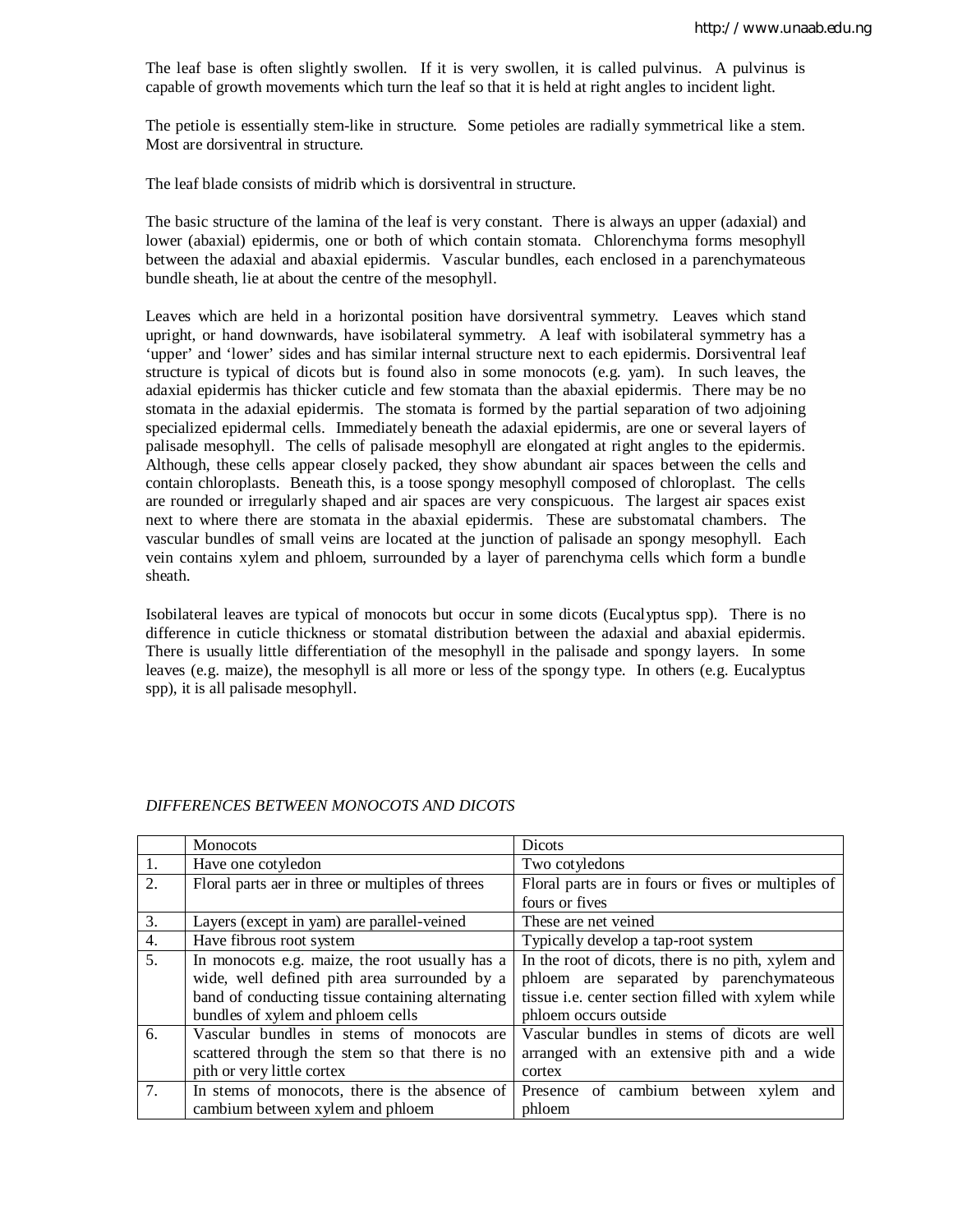#### **Crop Physiology**

Living organisms are built up of molecules and while alive, they are centres of intense and complex chemical activity. Their growth, development, movements and reproductive activities are the outcome of these highly complex and chemical changes. The study of the functioning of living organisms is usually referred to as their physiology and hence the study of the functioning of crop is known as crop physiology.

#### **A TYPICAL PLANT CELL**

The early microscopists recognised that living material was built up from, or divided into minute compartment or cells. The cells is the basic unit of living matter. Typical vascular plants consists of hundreds of billions of cells. An average apple leaf is made up of approximately 50 million cells. Many different kinds of cells make up the body of plants. All the various specialized cells, are however, derived from cell division and subsequent enlargement and differentiation from groups of meristematic cells situated at the apices of roots, leaf and stems. Such cells have thin cell walls rich in hemicelluloses and pectin. Within the cell wall, the living material (protoplast) consists of cytoplasm and a large nucleus, the latter occupying two-third to three-quater of the protoplast volume.

Minute vacuoles (rich in fatty and protein material) are enclosed by a membrane (the homoplast) which has semi-permeable properties, elasticity and an essential content of lipids.

The lining layer of cytoplasm has a granular appearance due to presence of various inclusions or cellular particles. Some of these: the mitochondria, are spherical or cylindrical bodies, the other is the proplastids. These are the bodies from which develop, during differentiation, the various forms of plastids, most important are the chloroplasts (in photosynthetic parenchyma) and starch-forming amyloplasts (of storage parenchyma). Mitochondria and plastids are centres for metabolic activity and can increase by division and are constant features of the cytoplasmic complex. Cells in tissues are firmly cemented together by the middle lamella. Each protoplasm is separated from its neighbouring protoplasts by the two intervening cell walls and the middle lamella between them.

#### **A Plant Cell**

#### **STRUCTURE AND FUNCTION OF CELLS**

Plant cells are bounded by a membrane. They are also surrounded by a more or less rigid wall. The cell is made up of the cell wall and the protoplast, the living portion of the cell. The protoplast is composed of cytoplasm and minute subcellular bodies, called organelles, that carry on specific functions. Each type of cell and each component have a special structure, chemical composition and function.

**CELL WALL:** Give protection, support and shape to each cell and form the structural framework of the plant as a whole. The cell wall is non living. Thickness and other physical properties of cell walls vary greatly with age, type and function of the cell. It is composed of three distinct layers: the primary cell wall which is formed during early stages of growth is composed of layers of cellulose, hemicellulose and pectin. This layer is thin and water-permeable and elastic. The secondary cell way, usually present in mature cells, is laid against the inner surface of the primary cell wall after the cell has achieved its maximum expansion. Lignification occurs in this region and the process makes the cell wall rigid and unstretchabe. They provide mechanical support for the plant. The middle lamella, the outermost layer of a mature cell wall, consists of pectin and cements together primary cell walls of adjacent cells.

**PROTOPLAST**: Is the living portion of a cell inside the cell wall. It is surrounded by the plasma membrane or plasmalemma, a selectively permeable, flexible membrane composed of lipids and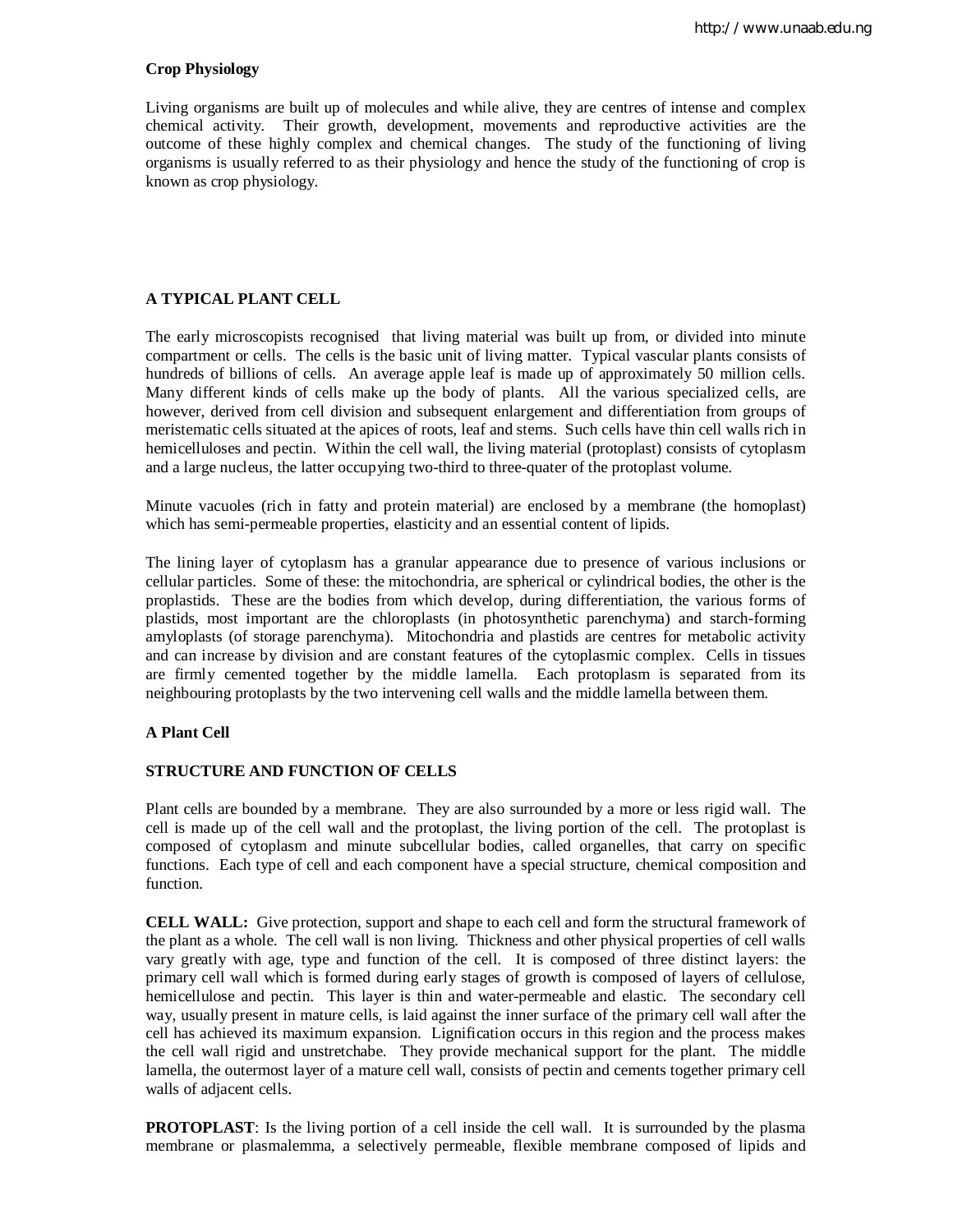proteins. These membranes regulate the movement of water as well as organic and inorganic materials into and out of the protoplast.

**CYTOPLASM:** Is a viscous matrix enclosed by the plasma membrane. It contains water, proteins, carbohydrates, lipids and inorganic salts. Suspended in it are the organelles, which carry on all functions necessary to sustain life.

**ENDOPLASMIC RECTICULUM**: Is a long, membrane network which extends throughout large portions of the cytoplasm. Its function is inter and intracellular transport of cellular products, as a surface for protein synthesis, in separating enzymes and enzyme reactants, in moving cell components during cell division, and in physical support. It often appears to be connected to the nuclear membrane and the plasma membrane in meristematic cell. In differentiated cells, the ER may be less prominent and may be represented only by discontinuous vesicles.

**RIBOSOMES:** In the cytoplasm and often associated with the endoplasmic recticulum are extremely small dense globular particles called ribosomes. They contain ribonucleic acid (RNA) and proteins and are involved in the synthesis or proteins, including enzymes. Polyribosomes are aggregations of many ribosomes, either on the endoplasmic recticulum or floating free in the cytoplasm, where they also function in protein synthesis.

**PLASTIDS:** Their function range from photosynthesis to the storage of starches and fats. They are classified by colour. Chloroplasts (green) chromoplast (yellow, red or orange) and leucoplast (colourless). The chloroplast are the dominant plastic in the leaves and other green parts of a plant. In a typical green cell of a leaf, there aer 20 to 100 chloroplasts. Chloroplast contain chlorophyll and carotenoid pigments but the yellow and orange carotenoids are masked by chlorophyll and do not become evident until the chlorophyll deteriorates. Chloroplasts also contain the enzyme and intermediate substances required for conversion of radiant energy into chemical energy by photosynthesis. Each chloroplast may have a large number of disk-shaped grana lamellae, highly folded or convoluted layers of the inner membrane of the chloroplast. The grana membranes contain chlorophyll molecules which capture high energy from the sun. Yellow and orange flowers, fruits and seeds lack chlorophyll when mature, owing their colour instead to chromoplasts. These variously shaped plastids synthesize and retain yellow (carotene), red (xanthophylls) and orange (carotenoid) pigments rather than chlorophyll. Leucoplasts are nonpigmenetd organelles of different shapes which are usually elastic and serve in the synthesis and storage of starch, oils and proteins from smaller molecules. They are located in the colourless leaf cells of variegated leaves, stems, roots and other storage organs, as well as underlying tissues of the plant not exposed to light.

**MITOCHONDRIA**: Are smaller than most plastids, are pickle shaped. Each mitochondrion contains a semigel stroma of proteins (enzymes) within a two-layered membrane. The mitochondria serve as the cell's power-house and are the major sites for respiration. They are distributed in the matrix of the cytoplasm and are often in contact with the ER or nuclear envelope. The number of mitochondria in a cell is variable but living plant tissues contain 500-800/cell. They contain DNA (deoxyribonucleic acid) and ribosomes and can effect protein synthesis.

**DICTYOSOMES:** The dictyosomes or golgi bodies, serve as collection centres for complex carbohydrates, they are believed to be involved in cell-wall synthesis and the packaging of cellular products for excretion from the cell. They are characteristics of meristamatic cells, and appear to increase in number during cell differentiation. They develop numerous vesicles thought to serve as a source of plasma membrane components. The vesicles may be involved in the transport of polysaccharide material to developing cell walls.

**MICROTUBULES:** Are proteinaceous structures located in the cytoplasmic matrix of non dividing cells and in the spindle fibers of cells undergoing cell division. They are involved in the growth of cellulose fibers in the cell wall. During cell division, microtubules attach to the chromosomes and appear to draw them to the opposite poles.

**LYSOSOMES:** These organelles are bounded by a single membrane and contain enzymes capable of digesting various cellular components such as proteins and lipids. Their exact functions are unclear,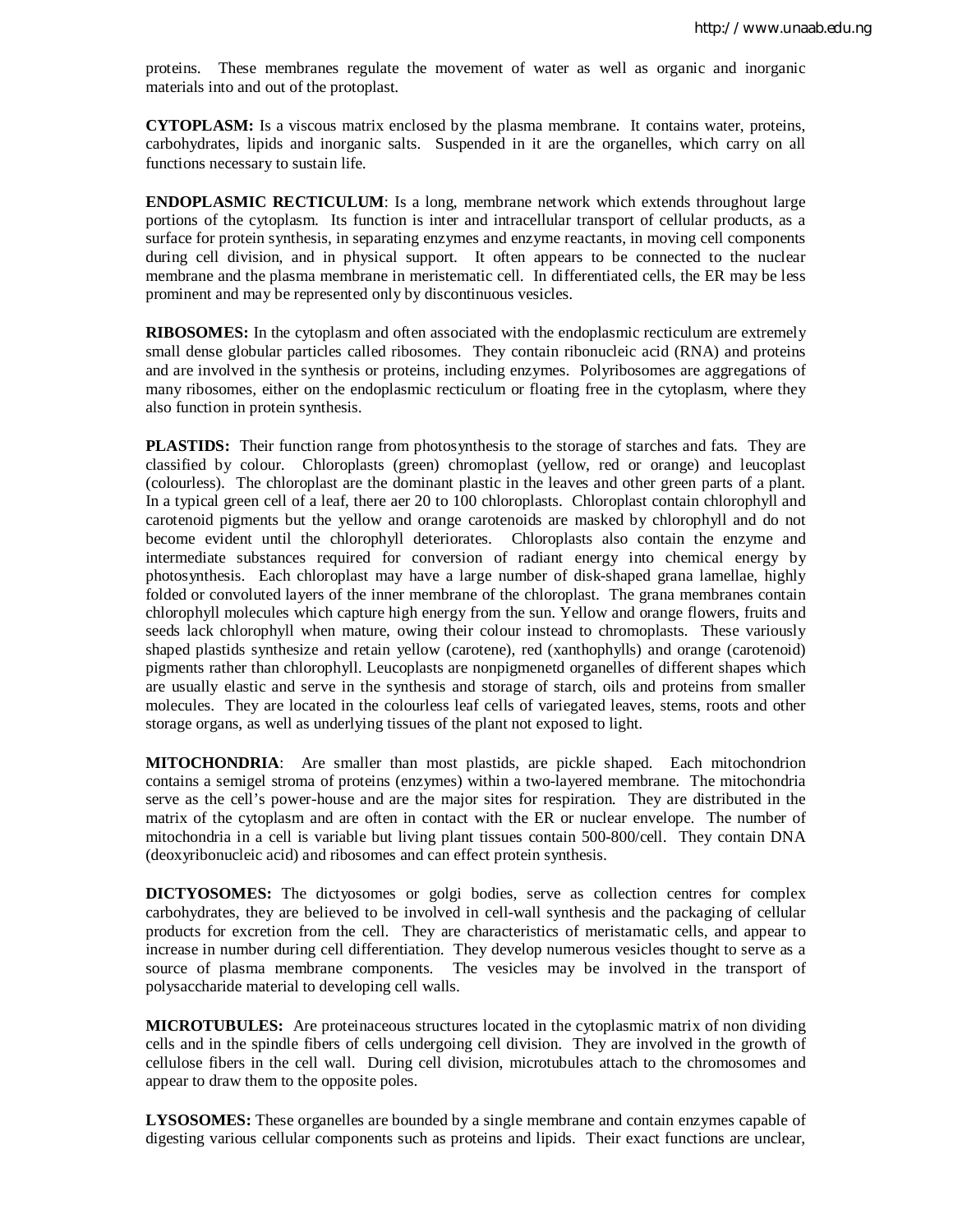but they are believed to be important in the development of those cells which are hollow at maturity. They may also be a defensive mechanism against invasion by pathogens.

**VACUOLES:** Young meristematic cells have many minute vacuoles within the cytoplasm. As cells grow and mature, these vacuoles fuse into a large central vacuole, which increases in size until it may occupy 80 or 90% of the intracellular volume. The vacuole is filled with cell sap, an aqueous solution of inorganic salts and organic solutes. It is the storage compartment for materials which are no longer needed and may be detrimental to metabolic processes in the cytoplasm. These materials are stored as insoluble crystals in the cell sap. The vacuole is surrounded by a semi permeable membrane known as the tonoplast which regulates the pH of the cytoplasm and controls chemical composition. The vacuole may contain pigments such as the anthocyanins, which are responsible for some colours of flowers, fruits and autum leaves.

**NUCLEUS:** The nucleus of mature plant cell is the largest organelle in the cell except for the vacuole. It is usually spherical or disk-shaped, 10 to 20 micrometer  $(\mu m)$  in diameter and surrounded by a double membrane called the nuclear envelope. In young cells, the nucleus is centrally located, but as the vacuole expands to fill most of the cell, the nucleus is pushed into a corner. The nucleus contains a gellike nucleoplasm, comparable to the cytoplasm of a cell. It is contains one or more spherical bodies called nucleoli and is composed of DNA, RNA and proteins, collectively referred to as chromatin. When cell division begins, the chromatin condenses to form microscopically visible bodies called chromosomes. The DNA of the chromosomes contains genetic information and controls the synthesis of specific enzymes on the ribosomes. These enzymes control the metabolic activities of the cell and determine the overall characteristic of the organism. The maintenance of active metabolism in the cytoplasm is dependent upon the presence of the nucleus.

#### **Cells and Tissue**

Not only in the cell the basic unit of life, it is also the fundamental morphological unit of the plant body. Cells are in turn organized into groups, whose structure or function, or both are distinct from others. These groups of cells are called tissues.

A plant begins as a fertilized egg or zygote, in the ovary of a flower. The zygote undergoes cell division, and differentiation. The process of growth and morpho-physiological specialization of cells produced by the meristems - giving rise to an embryo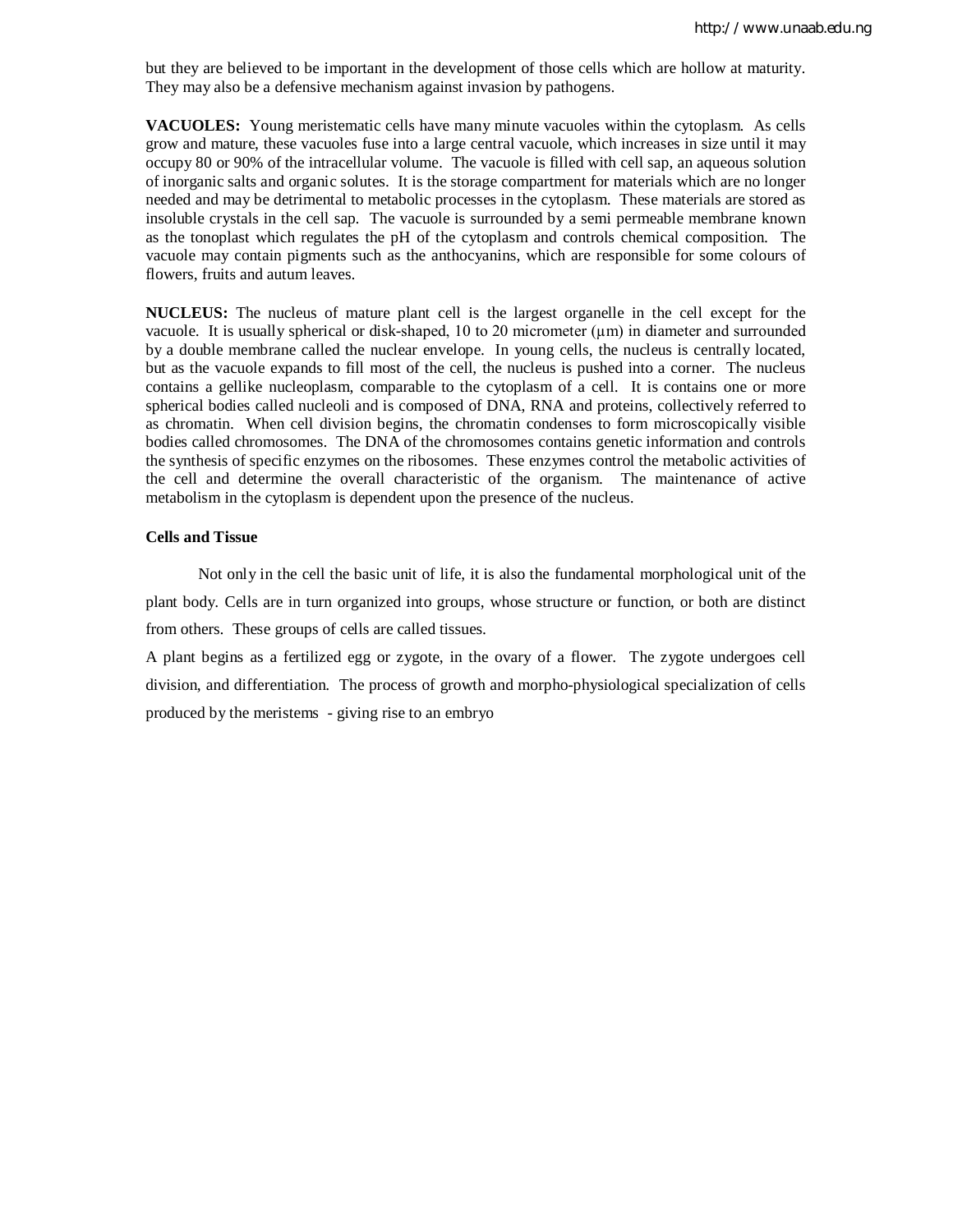Seed con Endos cem  $\epsilon_{\text{rf}}$ Embry don Colege Plumule Radicle<br>Coleorling tion Marge seed Col

### A monocot seed section diagram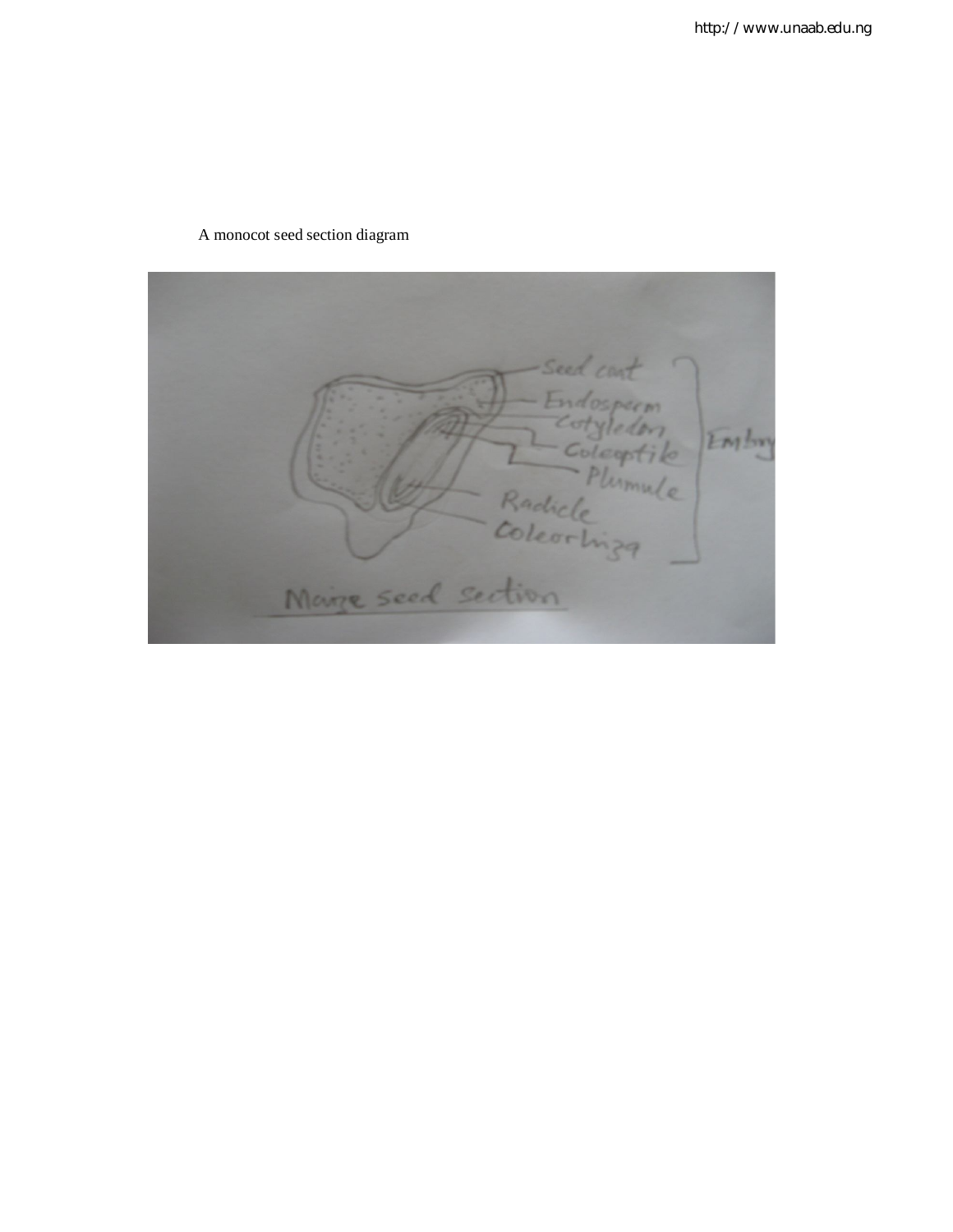#### A DICOT SEED SECTION DIAGRAM

As the embryo develops into a young seedling and then an adult plant, the embryonic character persists in regions of continued cell division called **meristems** continue to contribute new cells to the plant body as older cells begin to differentiate and mature. Unlike animals where the size and form of the adult is determined in the early stages of embryo formation, meristerms give plants their unique character of indeterminate or continuous growth.

The two principal meristerms are the "apical meristerms located at the apex of the shoot and root. The apical meristems are responsible for adding to the length of the shoot and root axis, called primary growth and the cells and tissues derived from these meristems form the primary plant body. Many plants undergo an increase in girth or thickening of the stems and roots by adding new vascular tissues to the primary body. This lateral growth is called secondary growth and is produced by a lateral meristem called the vascular cambium.

Simple tissue are made up of (one type of cells) Parenchyma, Collenchyma and Sclarenchyma while complex tissues are made up of (several different types cells) xylem, phloem and epidermis.

#### **Parenchyma**

Parenchyma cells are found throughout the plant body in the cortical regions of stems and roots and in the mesophyll of leaves and are scattered throughout the vascular tissues. Parenchyma cells serve primarily in photosynthesis (in which case they may be called chlorenchyma), storage and wound healing.

#### **Collenchyma and Sclarenchyma** (Supporting tissues)

Collenchyma cells may be considered parenchyma cells that are specialized for support – young tissues. They are commonly found in the cortex of stems and petioles or along the veins in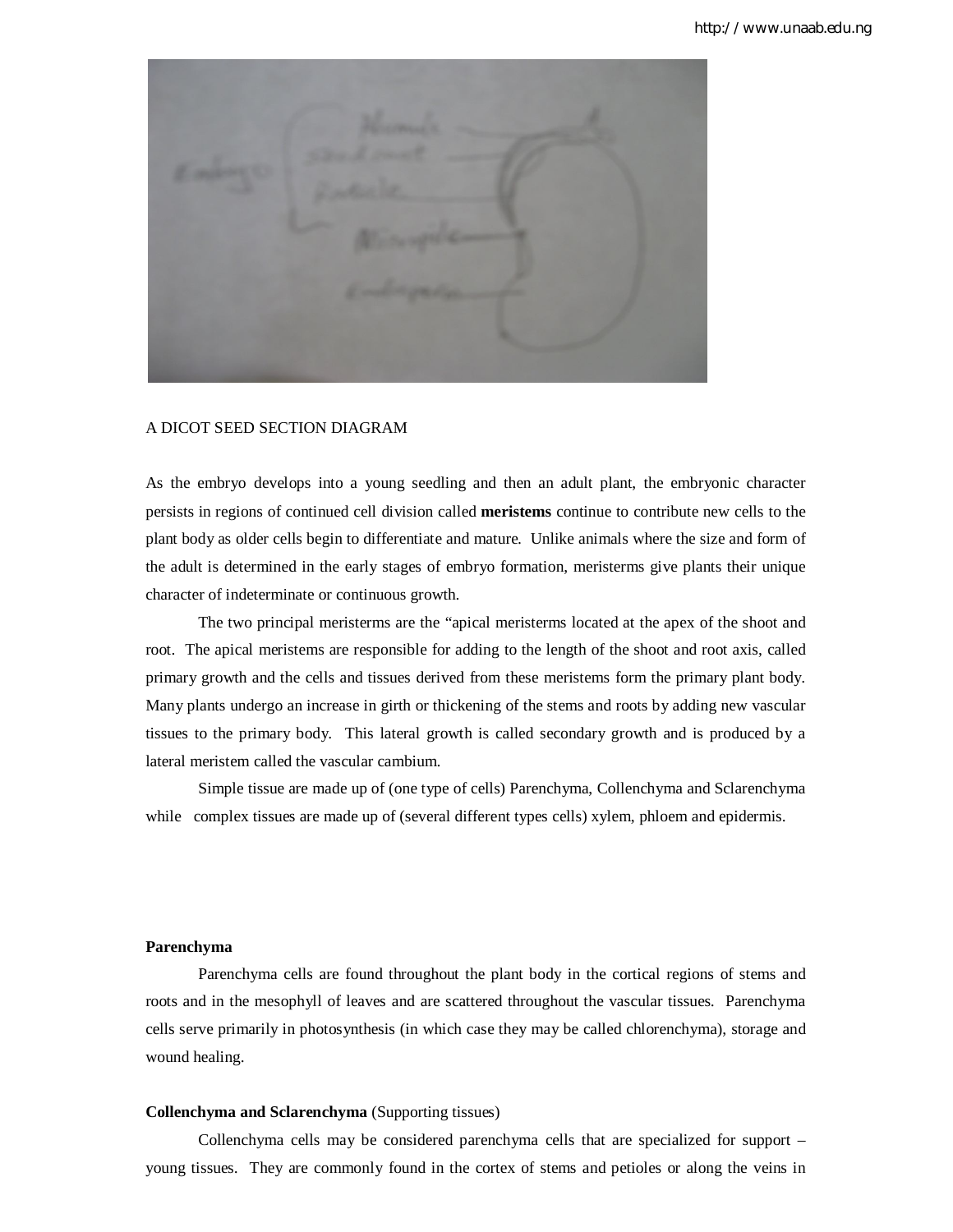leaves and are characterized by thickened primary walls. Sclarenchyma cells on the other hand, are scattered throughout the plant in both primary and secondary tissues. There are two types of Sclarenchymas sclerids and fibers are generally very long and slender. Both sclerids and fibers have thick secondary walls that are heavily lignified. For instance, linen thread consists primarily of sclarenchyma fibers from stems of flax plant (*Linum spp*).

#### **Complex tissues**

**Epidermis**: The epidermis is a superficial tissue that forms a continous layer over the surface of the primary plant body. Cells of the epidermis are usually regular in shape, they are appressed very tightly together and their outer walls are covered with a waxy curtical. In leaves the integrity of the epidermis is interrupted with pores, which allow for exchange of carbon-dioxide, water and oxygen between the leaf and the ambient air. The pores are surrounded by specialized epidermal cells called. The principal function of the epidermis is to provide mechanical protection and to restrict water loss.

#### **Vascular tissue**

The vascular tissues are concerned primarily with the distribution of nutrient, water and products of photosynthesis. There are two types of vascular tissues: Xylem and Phloem. Xylem is a structurally and functionally complex tissue concerned primarily with water conduction,

storage and support. The cells most characteristics of xylem are the principal water conducting elements; tracheids and vessel elements. Xylem tissues also contain parenchyma cells, which function primarily as storage, and mechanical cells (sclerids and fibers) which provide support.

Phloem: This tissue also is both structurally and functionally complex. Phloem is concerned primary with the distribution of organic molecules between "source" that is photosynthetic or storage tissues, and "sinks" or regions of active growth and metabolism.

The principal conducting elements are sieve cells on sieve tubes phloem also contain parenchyma cells. Some of which are specialized companion cells or transfer cells as well as sclerids and fibers. Vascular tissues are of two origin: primary (Apical meristem) and secondary (Vascular cambium).

#### **Plant Organs**

Just as cells are grouped together to form tissues with distinct structures are functions, tissues are also grouped together to form Organs. The following are known as plant organs: Roots, stems, leaves, flowers and fruits. The first 3 organs (roots stems and leaves) are known as the 3 principal vegetative organs.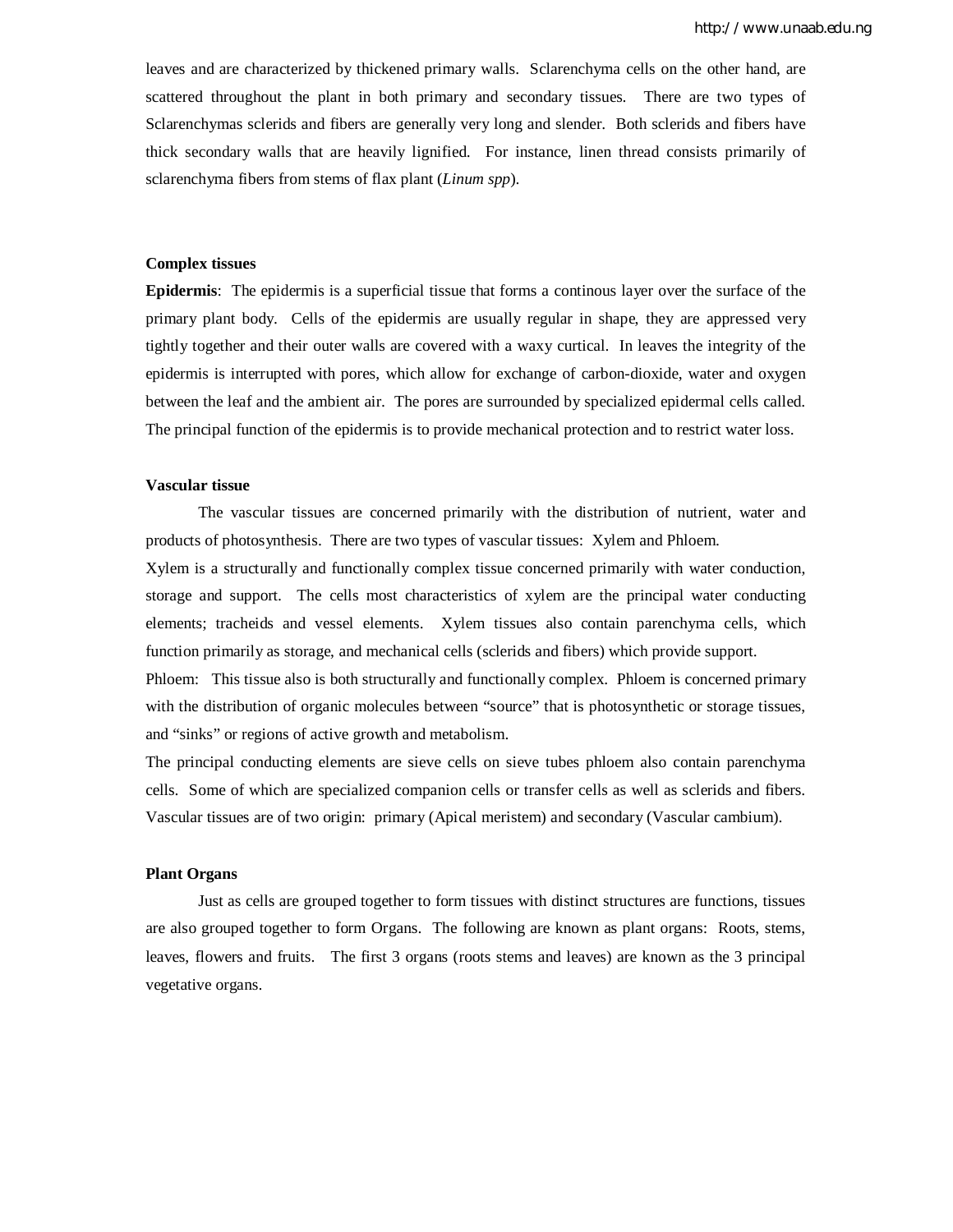#### **Topic: Photosynthesis**

**Basic concepts:** Metabolism, Anabolic process, quantum yield, photosystems, Emerson effect, pigments, Hill's reaction, assimilatory powers, CAM, C<sup>4</sup> plants, photorespiration, phophosphorylation.

Learning objectives:

- 1. Understanding relationship between photosynthesis and yield
- 2. Understanding mechanism of photosynthesis
- 3. Understanding factors affecting photosynthesis
- 4. Comparative analysis of  $C_3$ ,  $C_4$  and CAM
- 5. Photosynthesis, carbon sequestration and environmental health

**Theoretical Background:** Living systems are thermodynamically open system; such systems exchange energy and matter with the environment. Conceptually, there are two types of such energy transformation in living systems; anabolic and catabolic process. Anabolic process involves the transformation of energy into biological polymer, while catabolic process is breakdown or degradation of biological polymer and the consequent liberation of energy. Photosynthesis is an anabolic process found predominantly in higher plants, whose mode of nutrition is autotrophic. Autotrophic organism are further divided into phototrophic and chemotrophic organism depending on the energy source. All major crops of agronomic values belong to photoautotrophic organism, since they are capable of transforming radiant energy, in the presence of pigments into biological polymers. Chemotropic organism uses other source of energy and they are predominantly found among the lower plants.

Chemically the process could be represented as follows:  $CO<sub>2</sub>$  **+ Hydrogen donor (CH<sub>2</sub>O) + H<sub>2</sub>O + (S or O<sub>2</sub>)** General framework Where: Hydrogen acceptor =  $CO<sub>2</sub>$ Hydrogen donor =  $H_2O$ ,  $H_2S$  (chemolithotroph), organic acid (chemoorganotroph) In the case of phototrophic organism:  $CO<sub>2</sub> + H<sub>2</sub>O$  (CH<sub>2</sub>O) +  $O<sub>2</sub> + H<sub>2</sub>O$  (In the presence of light and pigment) (eq.1) **ADP** + **Pi** + **NADP** + **H**<sub>2</sub>**O**  $\longrightarrow$  **ATP** + **NADPH**<sub>2</sub> + **O**<sub>2</sub> + **H**<sub>2</sub>**O** (eq.2) **18ATP** + **12 NADPH**<sub>2</sub> + **6CO**<sub>2</sub>  $\longrightarrow$   $C_6H_{12}O_6$  + **18ADP** + **18Pi** + **NADP** (eq.3) Equations 1 and 2 Energy acquisition process Equation 3 Carbon assimilation process Photosynthetic efficiency metrics:

- 1. Percentage of energy conversion of radiant energy into assimilatory powers (NADPH<sub>2</sub> AND ATP), which is approximately 32 %
- 2. Quantum yield =  $O_2$ /light energy. With increasing wavelength of light there is a reduction in the evolution of  $O_2$ , a phenomenon referred to as red drop. (  $E = hc/\lambda$ ). It was later observed that in other to enhance photosynthesis there is a need for two light harvesting systems, Emerson effect.
- 3. Percentage of carbon assimilation;  $NAR = RGR/LAR$

| TWAL TO ALONG MANITED MANUTION AND LINGUAL MANUTION<br><b>Parameters for comparison</b> | <b>Photosynthetic stages</b> |      |
|-----------------------------------------------------------------------------------------|------------------------------|------|
|                                                                                         | ∟ight                        | Dark |

|  |  |  |  |  | Tab. 1 Conceptual Framework of Photosynthesis |
|--|--|--|--|--|-----------------------------------------------|
|--|--|--|--|--|-----------------------------------------------|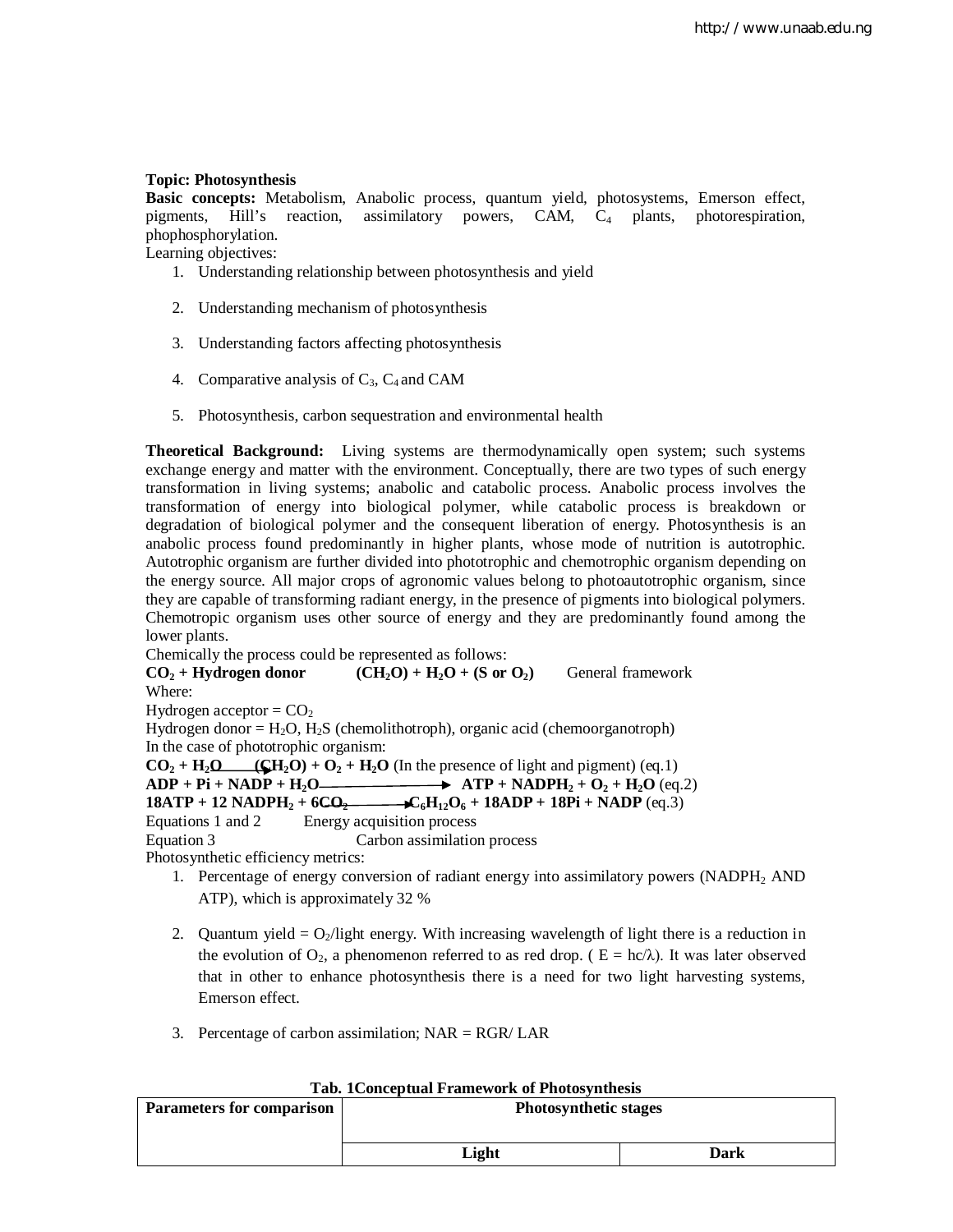| Process type    | Energetic<br>(Acquisition and conversion of energy)                                   | Metabolic<br>(Assimilation of $CO2$<br>Calvin cycle<br>$\circ$<br>Hatch+Slack cycle<br>$\circ$<br>CAM cycle<br>$\circ$ |
|-----------------|---------------------------------------------------------------------------------------|------------------------------------------------------------------------------------------------------------------------|
| Organ           | Quantasome<br>Pigment system (PSI +PSII)<br>$\circ$<br>Grana<br>$\circ$               | Stroma<br>(Thylakoid matrix)                                                                                           |
| Process product | ATP<br>$\circ$<br>NAPH.H <sub>2</sub><br>$\circ$<br>Products of photolysis<br>$\circ$ | O <sub>2</sub><br>$\circ$<br>$(CH_2O)n$<br>$\circ$                                                                     |

### **Tab. 2 COMPARATIVE ANALYSIS OF TYPES OF PHOTOPHOSPHORYLATION**

|                             | Types of photophosphorylation                        |                                    |
|-----------------------------|------------------------------------------------------|------------------------------------|
|                             | Non-cyclic                                           | Anoxysenic photosynthesis (cyclic) |
| Organism                    | Green plant                                          | Bacteria                           |
| Type of photosynthetic unit | PS I and II                                          | PI                                 |
| <b>Electronic flow</b>      | $PII \rightarrow PI \rightarrow CO_2$ unidirectional | Circular                           |
| <b>Wave length</b>          | $680$ nm $- 700$ nm                                  | 700nm                              |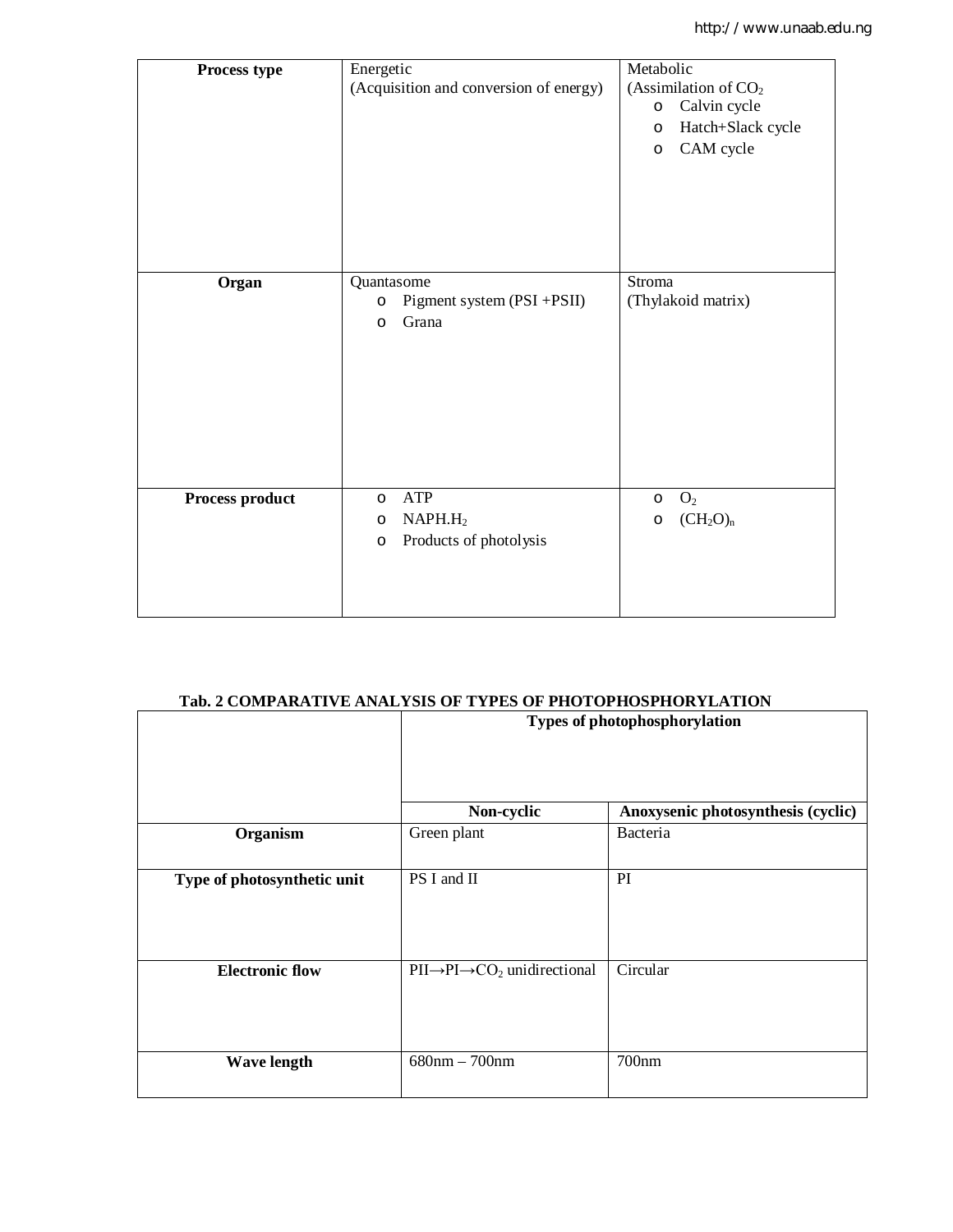| Types of assimilatory power       | NADPH <sub>2</sub> , ATP | <b>ATP</b> |
|-----------------------------------|--------------------------|------------|
| Capacity for photophosphorylation | Low                      | High       |
| Photosynthetic efficiency         | High                     | Low        |

| <b>Parameters for Comparison</b>                | Dark reaction cycle                                        |                                                                      |                                               |  |
|-------------------------------------------------|------------------------------------------------------------|----------------------------------------------------------------------|-----------------------------------------------|--|
| <b>Plant type</b>                               | $C_3$                                                      | C <sub>4</sub>                                                       | <b>CAM</b>                                    |  |
| <b>Nomenclature</b>                             | Calvin cycle or<br>phosphate<br>Pentose<br>reduction cycle | $Hatch + slack cycle$                                                | CAM cycle                                     |  |
| CO <sub>2</sub> acceptor                        | 1,5<br>Ribulose<br>Biphosphate (RuBP)                      | <b>RuBP</b><br>Dicarboxylic acid<br>Phosphoenolpyruvic<br>acid (PEP) | <b>PEP</b><br><b>RuBP</b>                     |  |
| First stage product                             | Phosphoglyceric acid<br>(PGA)                              | Oxaloacetic acid/malic<br>acid<br>(Carboxylic acid)                  | Malic acid and<br>Malate                      |  |
| <b>Compartmentalization of</b><br>carboxylation | None                                                       | Spatial<br>(Mesophyll<br>$+$ Bundle<br>sheath                        | Temporal<br>(Diurnal pattern<br>in mesophyll) |  |
| <b>Plant habitat</b>                            | Hydrophytes<br>Mesophytes                                  | Xerophytes                                                           | Halophytes                                    |  |
| Morphology of the<br>chloroplast                | Monomorphic                                                | Dimorphic                                                            | Fleshy leaf, stem<br>and petioles             |  |
| <b>Bundle</b> sheath                            | Few or no chlorophyll                                      | Chlorophyllous                                                       | $\overline{\phantom{a}}$                      |  |
| Morphology of<br>chlorophyllous mesophyll       | Not distinguishable<br>5> mesophyll                        | Kranz anatomy<br>4-5 mesophyll                                       | $\equiv$                                      |  |

# **Tab.3 Dimensions of Dark reaction during photosynthesis**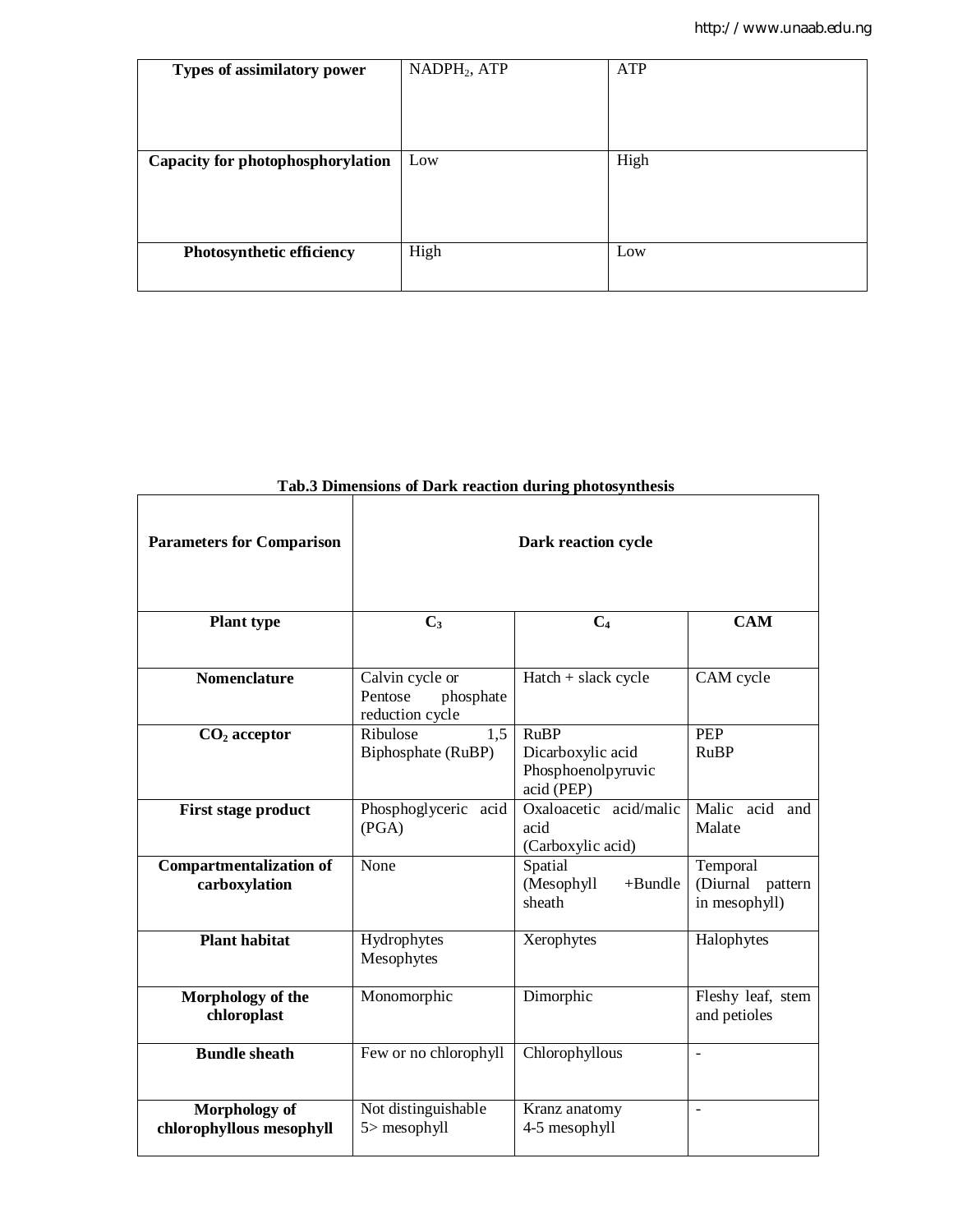| Photorespiration | More | lesser | - |
|------------------|------|--------|---|
|                  |      |        |   |

### **Flow chart of Dark reactions of C3, C4 and CAM Plants**

#### **Figure 1**



Factors affecting photosynthesis are:

- 1. Light
- 2. Water
- 3. Temperature
- 4. Carbon dioxide concentration
- 5. Mineral nutrients, most especially, NPK and some micro nutrients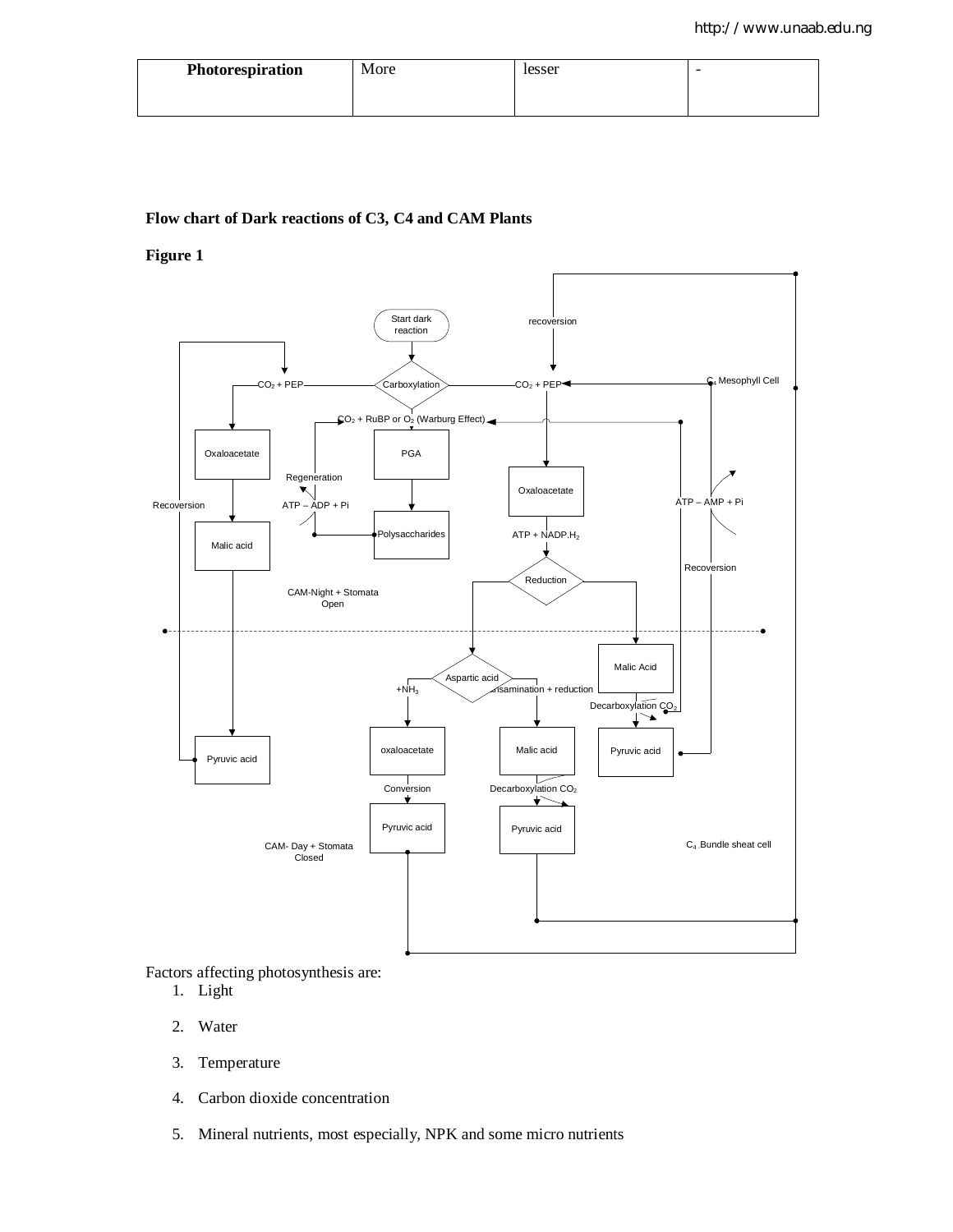#### **Topic: Translocation and assimilate partitioning in relation to yield determination**

**Basic concepts:** Translocation, transport, assimilate or photosynthates, partitioning, allocation, phloem, xylem, source, sink, sink strength.

**Theoretical Background:** Product of photosynthesis are transported, allocated and partitioned among various sinks. From the agronomic point of view, it is not only enough to generate adequate photosynthates, but they should be partitioned to organs of great economic returns, this is reflected in the harvest index, indicating the proportion of the economic biomass relative to the general biomass. Transportation in long distant is referred to as translocation of solute or sap, while short distant movement of molecules and ions is generally accepted as transportation.

A solute **translocation pathway** is the phloem, a living cell compared to the xylem which is dead. The phloem is consisting of:

- 1. Sieve elements
	- a. Sieve tube element
	- b. Sieve plate pores
- 2. Sieve cell
- 3. Companion cell
- 4. P-protein

#### **Translocation pattern:** Source - Sink

The pattern of solute translocation is from the source to sink. The source are organs with assimilate concentrations more than their need; conversely the sink organs are with assimilate concentrations lesser than their needs.

#### **Transported Materials:**

- 1. Inorganic
- 2. Organic
	- a. Carbohydrates (non-reducing sugars)
	- b. Proteins (Amino acids, amides, P-protein, protein kinase, ubiquitine, chaperones, protease inhibitors)
- 3. Hormones

**Mechanism:** The photosynthates produced from the reduction of  $CO<sub>2</sub>$  is eventually allocated to various metabolic processes, or partitioned into various organs. The photosynthates could be allocated into the process of RuBP regeneration, storage of transitory starch or synthesis of sucrose for eventual transportation. The decision of whether to store photosynthates as starch or synthesize sucrose depends on the concentration of inorganic phosphorus in cytosol. When it is high sucrose is synthesised and eventually transported, while low concentration of it, leads to storage in the form of starch.

Sucrose is transported to the phloem-companion cell complex through apoplast or symplast path. Loading of sucrose via H<sup>+</sup>/sucrose symport transportation leads to the reduction of water potential, while unloading at sink leads to the increase in water potential. This process in the phloem pathway leads to osmotically **generated pressure gradient**, with the sap moving by **mass pressure** from source to sink. Allocation of photosynthates for storage or differential distribution to various organ is a function of the activities of certain enzymes like *acid invertase*, *starch phosphorylase* and *sucrose synthetase*. Differential distribution (partitioning) of photosynthates among sink organs is dependent on various factors. There are different models proposed to explain assimilate partitioning in crop plant. Please see the matrix below for comparative analysis. We shall be focusing our attention on functional equilibrium model. The basic assumptions of this model are:

- 1. Assimilate is constant at a given period in time.
- 2. Partitioning is a proportional process and involves a trade-off at any given period in time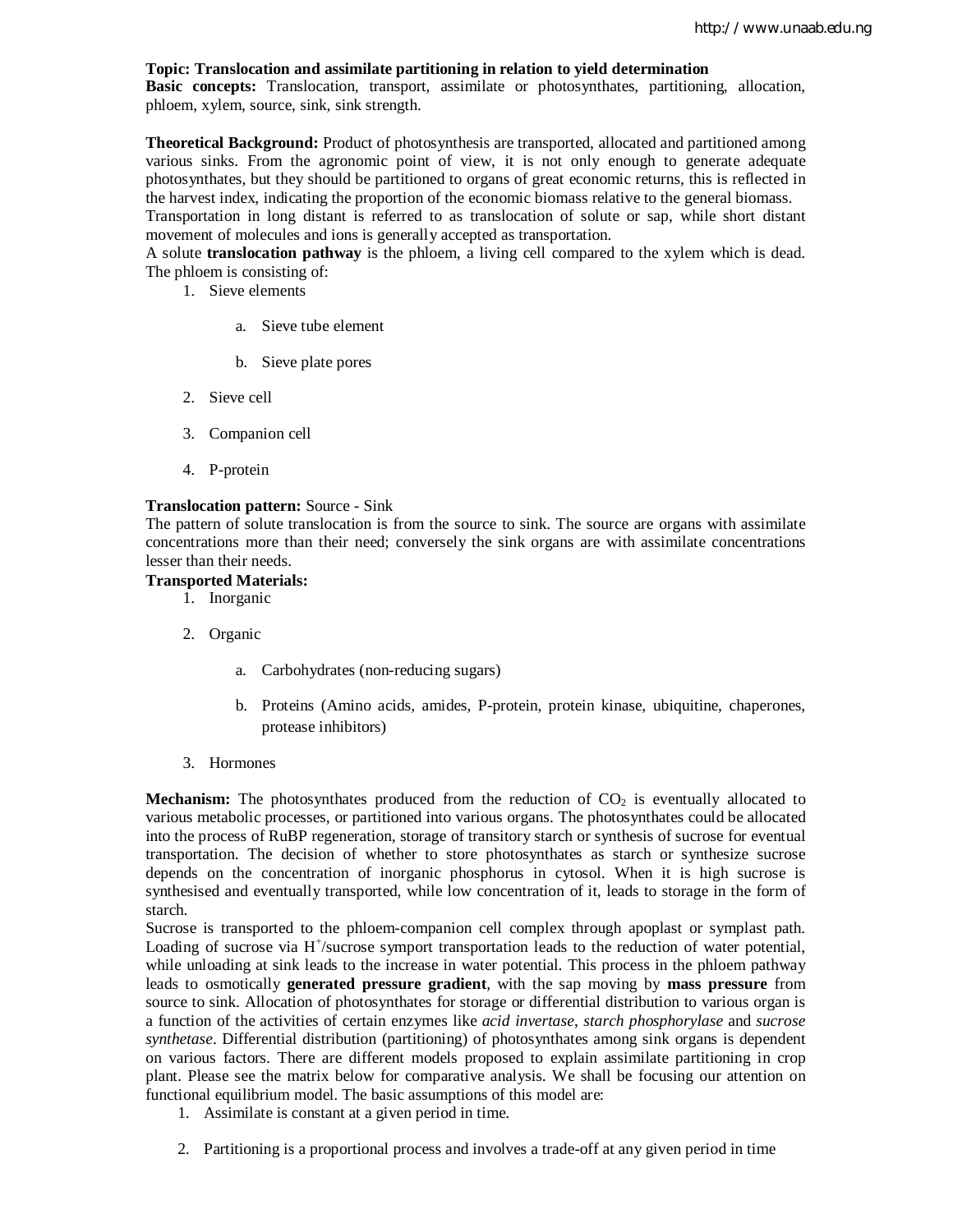- 3. Changes in partitioning during ontogeny (developmental stages) reflect changes in plant's priority – phenotypic plasticity
- 4. Differential distribution is to process that is limiting at that point in time

#### **Functional equilibrium model:**

Dry matter allocation = Wr/Ws α As/Ar Where:

Wr – Weight of root

Ws – Weight of shoot

As – Activity of shoot (carbon assimilation)

Ar – Activity of root (nutrient and water uptake)

With respect to yield, high yield is recorded when there is a there is functional balance of physiological activities, contrary to which assimilates could be partitioned to other sinks indicating priority process, which may not be of economic value to the farmer.

|                                                    |                                                                                     | 2011 RIVELLY L'ANVILLION OF MODELL D'OF RODIGHLE L'AINTENTONNE                                                        |                                                                                                         |
|----------------------------------------------------|-------------------------------------------------------------------------------------|-----------------------------------------------------------------------------------------------------------------------|---------------------------------------------------------------------------------------------------------|
| <b>Models</b> name                                 | <b>Assumptions</b>                                                                  | <b>Model</b>                                                                                                          | Deficiency of the<br>model                                                                              |
| Descriptive<br>Allometry                           | <b>RGR</b><br>Predetermined<br>among organs                                         | Allometric pattern = $f$ {genotype}<br>x environment x dev}                                                           | Fluctuation<br>in<br>$\rm{d}r \rm{v}$<br>allocation<br>matter<br>could not be explained<br>by the model |
| Functional<br>Equilibrium<br>(Teleonomic<br>model) | functional<br>Existence<br>of<br>balance among the plant<br>organs (Shoot and Root) | 1. Dry Matter Allocation<br>$= W_r/W_s \alpha A_s/A_r$<br>Or Carbon/Nitrogen<br>2.                                    | applicable<br><b>Not</b><br>to<br>other organ aside from<br>shoot and root                              |
| <b>Canonical Model</b>                             | Interrelationship of parts                                                          | Non linear, dynamical<br>1.<br>process<br>Numerical analysis<br>2.                                                    | Too quantitative                                                                                        |
| Sink Strength                                      | of<br>Commonality<br>assimilate pool                                                | $DMA = f{\text{sink}}$<br>1.<br>strength-(source<br>$strength + transport$<br>resistance)<br>$fi = si/\Sigma S$<br>2. | Sink<br>is<br>strength<br>conceptual,<br>not<br>measurable                                              |
| Transport<br>Resistance                            |                                                                                     | $DMA = f$ {pressure gradient x<br>differences in labile carbon}                                                       | Complexity<br>in<br>computing resistance<br>transport parameters                                        |

### **COMPARATIVE ANALYSIS OF MODEL S OF ASSIMILATE PARTITIONING**